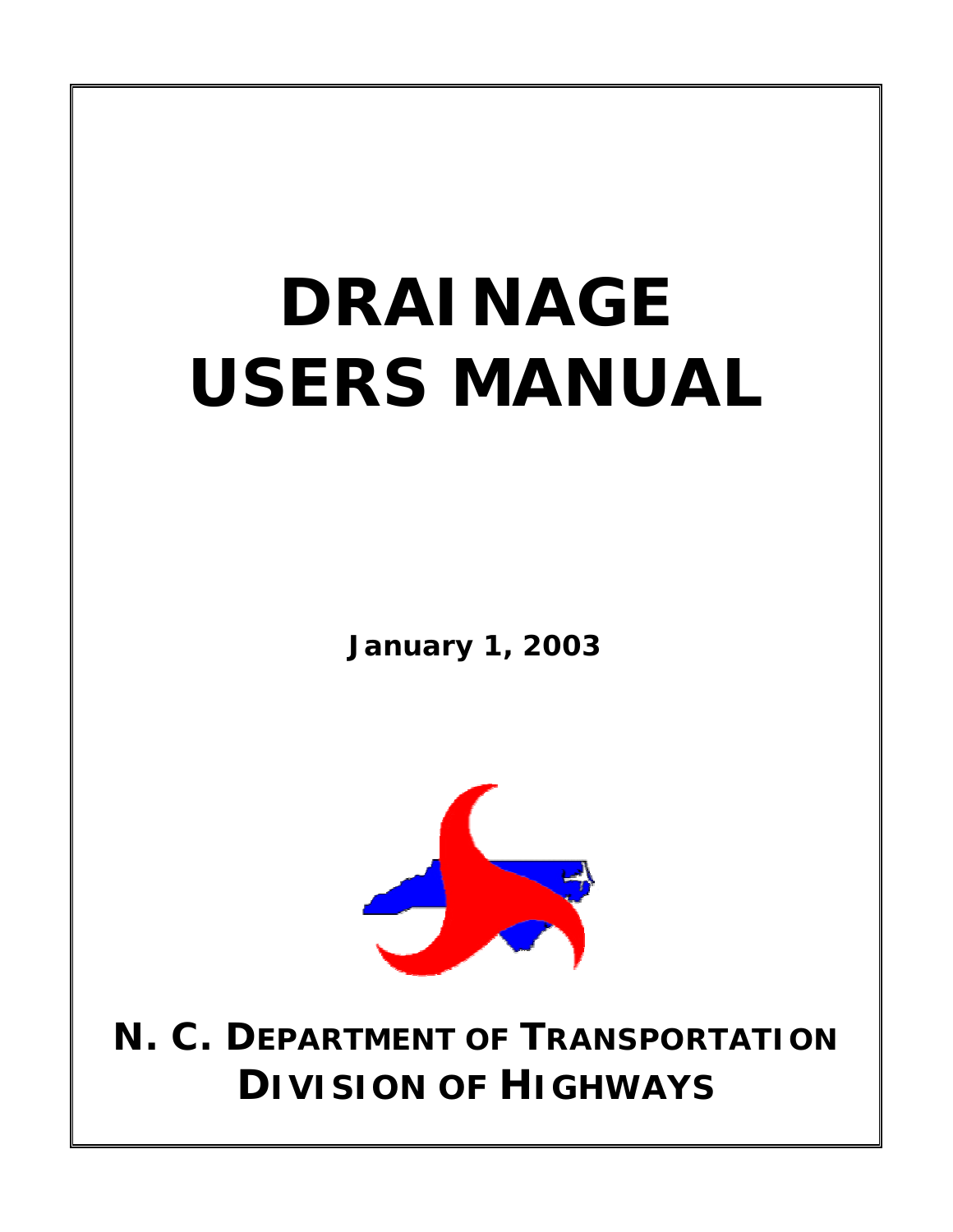# **Table of Contents**

| Chapter |                                                                                                                                                                                                                                                                                                                                                                                                                                                         | Page                                                                                                          |
|---------|---------------------------------------------------------------------------------------------------------------------------------------------------------------------------------------------------------------------------------------------------------------------------------------------------------------------------------------------------------------------------------------------------------------------------------------------------------|---------------------------------------------------------------------------------------------------------------|
|         | Acknowledgements                                                                                                                                                                                                                                                                                                                                                                                                                                        | ii.                                                                                                           |
|         | Introduction                                                                                                                                                                                                                                                                                                                                                                                                                                            | iii                                                                                                           |
| 1       | References To Specifications                                                                                                                                                                                                                                                                                                                                                                                                                            | $1 - 1$                                                                                                       |
| 2       | Types Of Pipe                                                                                                                                                                                                                                                                                                                                                                                                                                           | $2 - 1$                                                                                                       |
|         | Site Selection For Material Types<br>Concrete Pipe Culverts<br>Corrugated High-Density Polyethylene (HDPE) Pipe Culverts<br>Corrugated Polyvinyl Chloride (PVC) Pipe Culverts<br>Corrugated Steel Pipe Culverts And Pipe Arch<br>Corrugated Aluminum Pipe Culverts And Pipe Arch<br>Corrugated Steel Structural Plate Pipe And Pipe Arch<br>Corrugated Aluminum Structural Plate Pipe And Pipe Arch<br>Vitrified Clay Culvert Pipe<br>Welded Steel Pipe | $2 - 1$<br>$2 - 2$<br>$2 - 3$<br>$2 - 4$<br>$2 - 6$<br>$2 - 8$<br>$2 - 9$<br>$2 - 12$<br>$2 - 14$<br>$2 - 15$ |
| 3       | <b>Coatings For Pipe Culverts</b>                                                                                                                                                                                                                                                                                                                                                                                                                       | $3 - 1$                                                                                                       |
|         | <b>Galvanized Coatings</b><br>Aluminized Coatings (Type 2)<br><b>Bituminous Coatings</b><br><b>Polymeric Coatings</b><br>Concrete Lining                                                                                                                                                                                                                                                                                                                | $3 - 1$<br>$3 - 1$<br>$3 - 2$<br>$3 - 3$<br>$3 - 4$                                                           |
| 4       | Fill Height Requirements                                                                                                                                                                                                                                                                                                                                                                                                                                | $4 - 1$                                                                                                       |
|         | Driveway Type Definitions For Maintenance<br>Minimum Cover Requirements For Driveways<br>Minimum Cover For Construction Equipment Loadings<br>Maximum Cover For Finished Grade                                                                                                                                                                                                                                                                          | $4 - 1$<br>$4 - 2$<br>$4 - 2$<br>$4 - 2$                                                                      |
| 5       | <b>Installation Practices</b>                                                                                                                                                                                                                                                                                                                                                                                                                           | $5 - 1$                                                                                                       |
|         | Site Preparation<br>Laying Pipe<br><b>Backfilling Pipe</b>                                                                                                                                                                                                                                                                                                                                                                                              | 5-1<br>5-7<br>$5 - 8$                                                                                         |
| 6       | Pipe End Treatment Guidelines                                                                                                                                                                                                                                                                                                                                                                                                                           | $6 - 1$                                                                                                       |
|         | Pipe End Treatment For Cross Pipes On All Roadways<br>Pipe End Treatment For Parallel Pipes                                                                                                                                                                                                                                                                                                                                                             | $6 - 1$<br>$6 - 2$                                                                                            |
| 7       | Repair Methods For Pipe                                                                                                                                                                                                                                                                                                                                                                                                                                 | $7 - 1$                                                                                                       |
|         | Concrete Pipe<br><b>Galvanized Coatings</b><br><b>Bituminous Coatings</b>                                                                                                                                                                                                                                                                                                                                                                               | $7 - 1$<br>$7 - 1$<br>$7 - 1$                                                                                 |
|         | Appendices                                                                                                                                                                                                                                                                                                                                                                                                                                              | $A-1$                                                                                                         |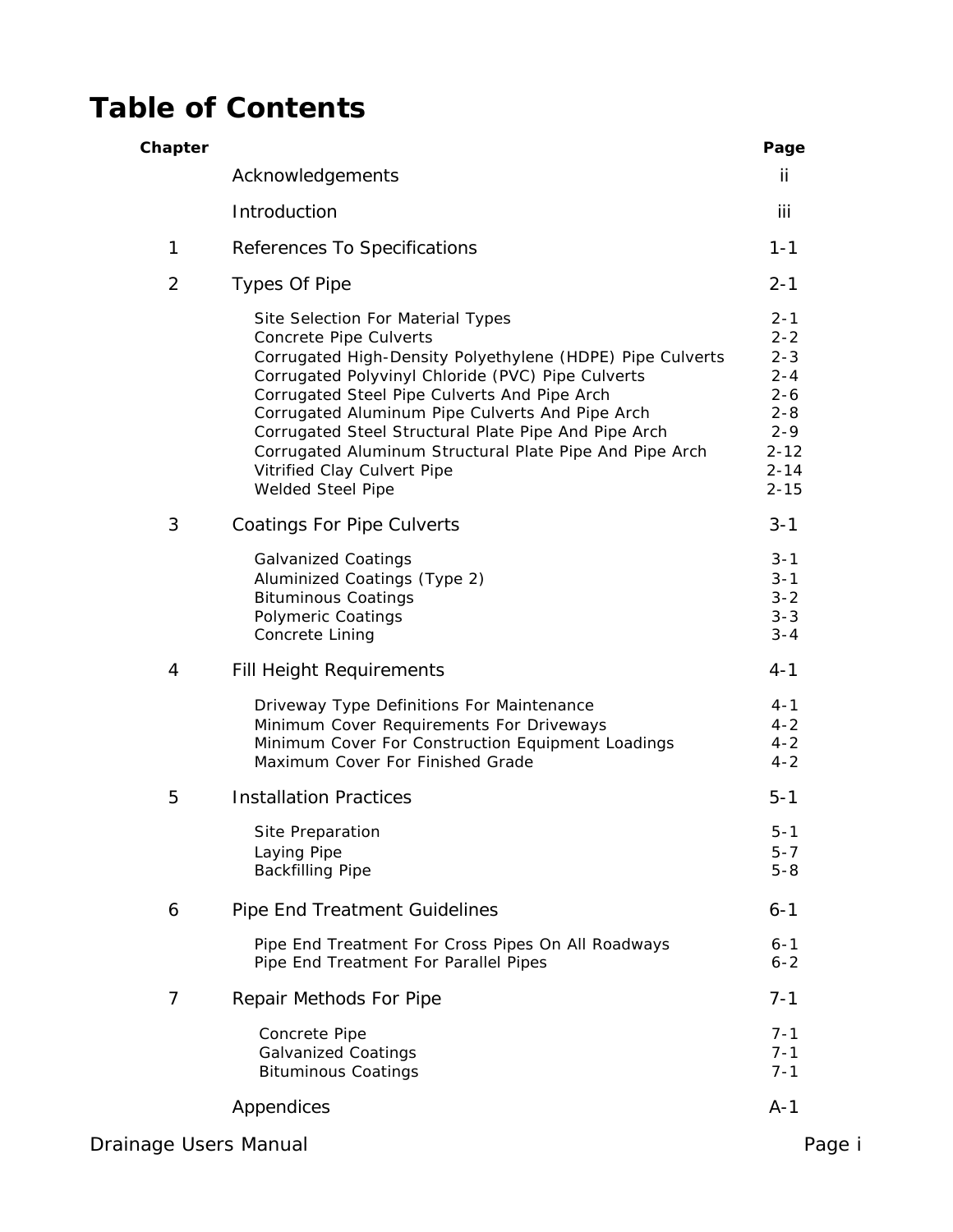# **Acknowledgements**

This manual was developed by the North Carolina Department of Transportation to service the need for having as much pertinent information on the proper usage of pipe materials consolidated into one source. Many people were involved in the preparation of this manual and it has taken concerted efforts and coordination beyond their normal work assignments.

Special thanks is given to the following individuals for their dedication and hard work in making this manual possible:

Jerry L. Lindsey, P.E. Hydraulics Unit Ed Lorbacher **Design Services Unit** John A. Wolf, P.E. Construction Unit

Paul D. Bryant, P.E. Bridge Maintenance Unit Terry C. McLaurin **State Road Maintenance Unit** Randy K. Pace Materials and Tests Unit

The Drainage Users Manual has been edited by the Materials and Tests Unit of the North Carolina Department of Transportation. The contact person within the Materials and Tests Unit is the Field Operations Engineer.

Todd W. Whittington, P.E. Field Operations Engineer Materials and Tests Unit N. C. Department of Transportation (919) 733-7091 twhittington@dot.state.nc.us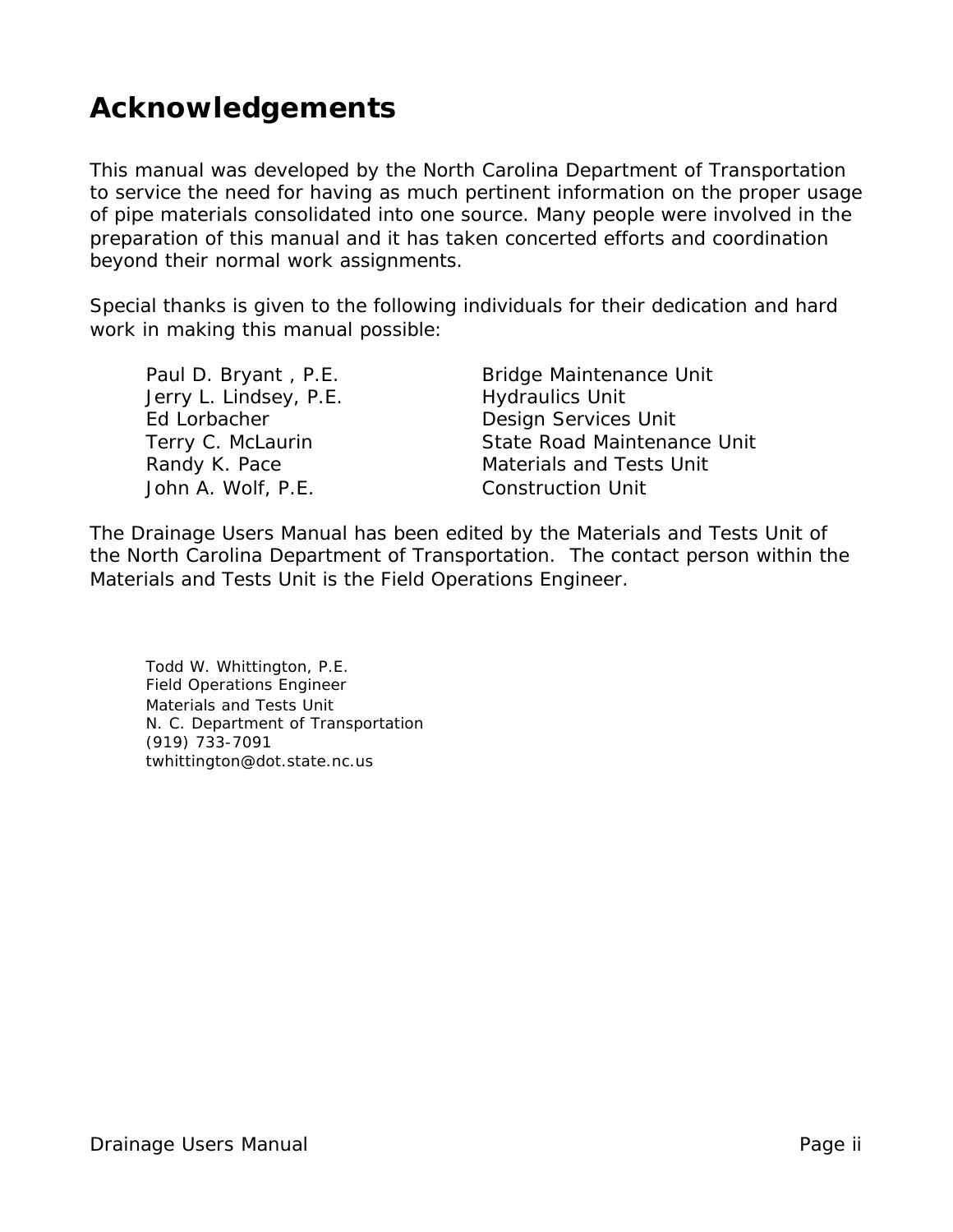# **Introduction**

Stormwater pipe culverts may consist of concrete, metal, plastic, or a combination of these or similar materials. The pipe culvert structure, regardless of the pipe material used, is made up of the pipe, the foundation, the bedding materials, and the backfill materials that work in conjunction to support the loads imposed on the culvert.

Proper installation of pipe culverts is crucial to the overall performance of the culvert structure. Various problems associated with pipe installation can occur early on in the process. If the trench width is either too narrow or too wide, improper placement and compaction may result in a failure of the pipeline. If sections of pipe are not properly jointed or joints are not properly sealed, exfiltration or infiltration may result in a reduction of the pipe's capacity and voids may occur within the embankment. Damage to pipe during handling and installation may result in premature deterioration of the pipe and the pipe being unable to support design loads leading to failure during its service life. In addition, crossing pipe culverts with heavy construction equipment before adequate cover has been placed can lead to damage of the culvert. These and other problems associated with improper installation of pipe will increase maintenance costs and otherwise limit the design life of a culvert.

This manual is devoted to the proper materials selection, storage, handling, installation, and inspection of pipe culverts. It is intended to serve as a tool to aid NCDOT personnel in performing their duties during construction and maintenance activities. It is also intended to serve as a general guide for private industry involved in construction of roadways that may receive future acceptance onto the North Carolina Highway System.

This manual is not intended to serve as a design guide for pipe culverts used by NCDOT. Although several design references are contained herein, they are used only for clarification purposes.

The information contained within this document is not intended to alter or replace the Standard Specifications, but is to serve as a reference guide to fulfill the requirements set forth by the Specifications.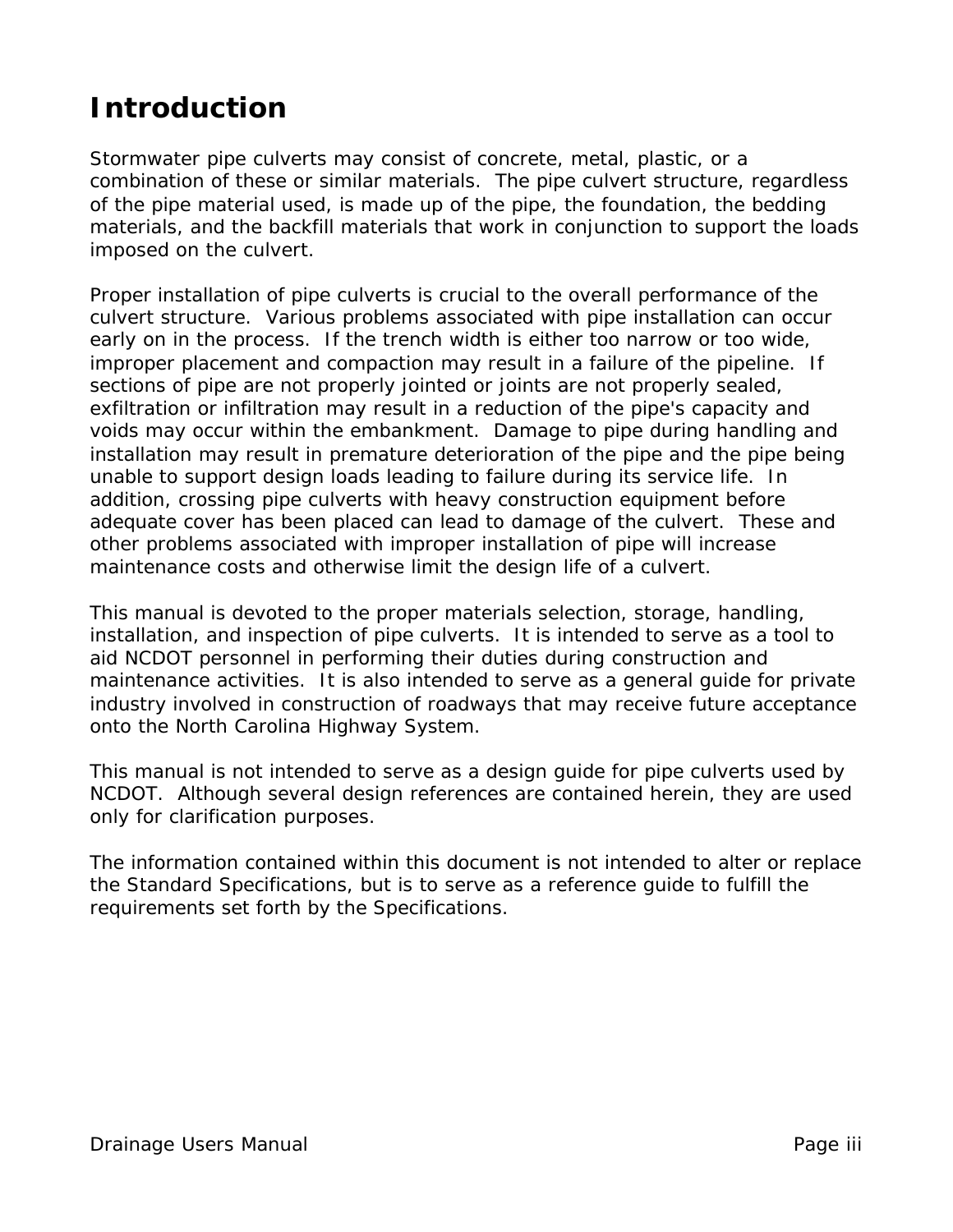# **References to Specifications**

Transportation Improvement Program (TIP) projects should reference the version of the N. C. Department of Transportation's Standard Specifications for Roads and Structures indicated on the plan title sheet. All other work (maintenance activities, subdivision roads for future acceptance onto the state system, encroachment work within the right of way, etc.) should reference the version of the Standard Specifications in effect when the work is reviewed for approval.

Subdivisions and encroachments are to be reviewed prior to beginning work on these projects as stated in the Subdivision Roads Minimum Construction Standards and the Municipal/Developer Submittals Guidelines for Plan Reviews and Encroachments.

Any deviations from this Manual, the cited references herein, or the Standard Specifications, must have prior approval from the responsible NCDOT Engineer.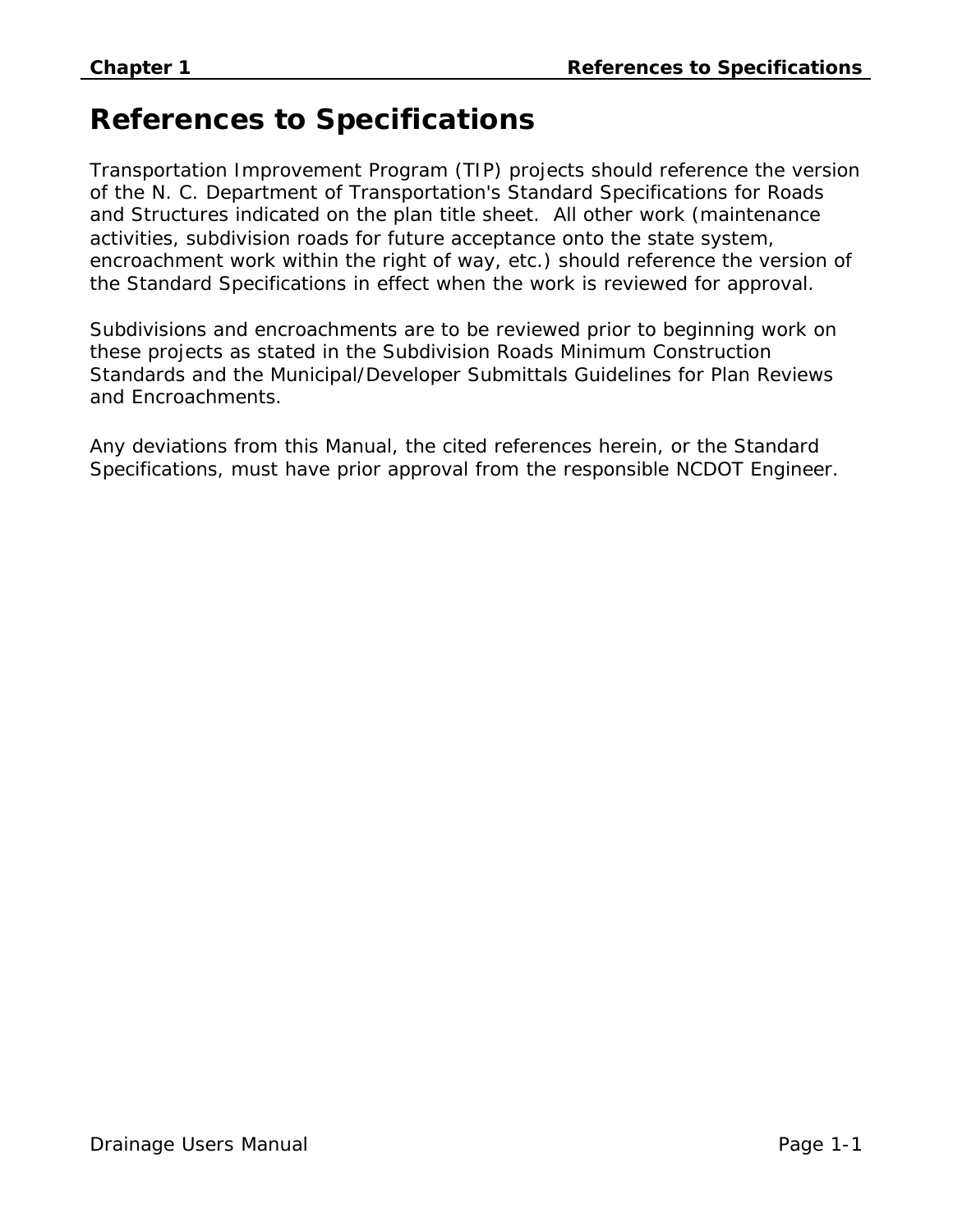# **Types of Pipe**

The material types described below are ones currently allowed by the Standard Specifications, Standard Special Provisions, or New Products Approved Listing. Other specific material types not listed must receive prior approval through the New Products Committee.

# **A. SITE SELECTION FOR MATERIAL TYPES**

Several factors must be considered in determining the size and material of a pipe used for a particular application. The following table shows where specific material types may be used according to NCDOT policy.

| <b>Pipe Material Type</b>                                                                                                                                       | <b>Locations Allowed for Usage</b>                                                                                                                                                                                                        |  |  |  |
|-----------------------------------------------------------------------------------------------------------------------------------------------------------------|-------------------------------------------------------------------------------------------------------------------------------------------------------------------------------------------------------------------------------------------|--|--|--|
| Reinforced<br>Concrete                                                                                                                                          | All locations with invert slopes less than 10%.                                                                                                                                                                                           |  |  |  |
| Corrugated<br><b>High Density</b><br>Polyethylene                                                                                                               | - As alternate on contract projects for driveways.<br>- By Special Provision on contract projects for side drains.<br>- Subdivision cross drains and side drains.<br>- Maintenance installation at Engineer's discretion.                 |  |  |  |
| Corrugated<br>Polyvinyl<br>Chloride                                                                                                                             | - As alternate on contract projects for driveways.<br>- By Special Provision on contract projects for side drains.<br>- Subdivision cross drains and side drains.<br>- Maintenance installation at Engineer's discretion.                 |  |  |  |
| Corrugated<br><b>Steel</b>                                                                                                                                      | - As alternate on contract projects for driveways.<br>By Special Provision on contract projects for side drains.<br>$\blacksquare$<br>- Subdivision cross drains and side drains.<br>- Maintenance installation at Engineer's discretion. |  |  |  |
| Corrugated<br>Aluminum                                                                                                                                          | - As alternate on contract projects for driveways.<br>- By Special Provision on contract projects for side drains.<br>- Subdivision cross drains and side drains.<br>- Maintenance installation at Engineer's discretion.                 |  |  |  |
| Corrugated<br><b>Steel Plate</b>                                                                                                                                | - By Special Provision for contract cross drains.<br>- Maintenance installation at Engineer's discretion.                                                                                                                                 |  |  |  |
| Corrugated<br><b>Aluminum Plate</b>                                                                                                                             | - By Special Provision for contract cross drains.<br>- Maintenance installation at Engineer's discretion.                                                                                                                                 |  |  |  |
| NOTE: Other site or project specific factors such as: corrosive conditions,<br>accessibility, environmental requirements, and handling may dictate the use of a |                                                                                                                                                                                                                                           |  |  |  |

particular material.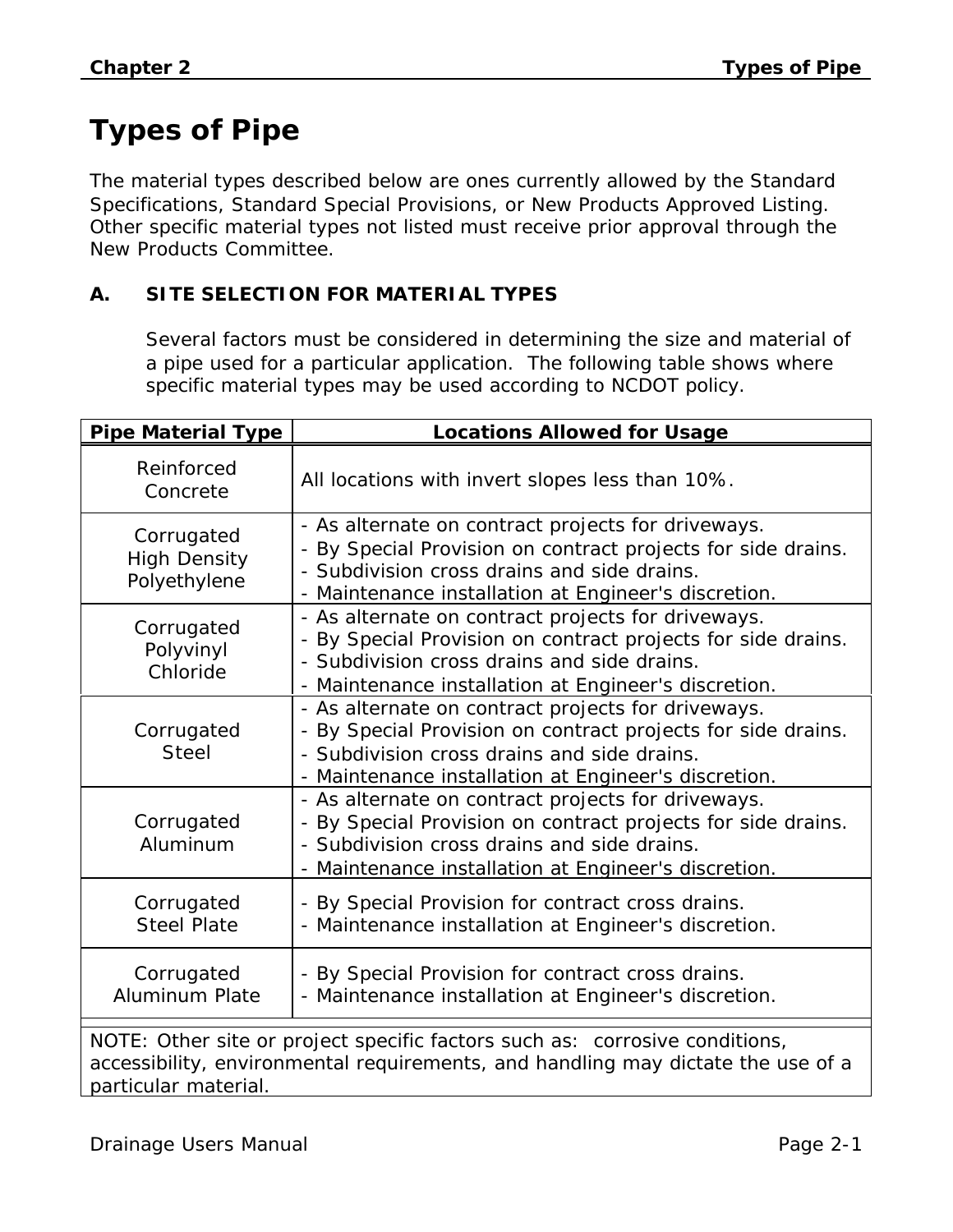# **B. CONCRETE PIPE CULVERTS**

#### **1. Basic Materials Properties**

Concrete pipe is available as either Plain, meeting the requirements of AASHTO M 86, or Reinforced, meeting the requirements of AASHTO M 170. Reinforced concrete pipe uses a cage of reinforcing steel within the pipe. Concrete pipe is specified based on its inside diameter and one of five different strength classes: Class I, II, III, IV, or V. The higher the class number, the higher the strength of the pipe and the higher the external forces it can withstand. Another designation used for concrete pipe is for wall thickness. The letters A, B, and C are used to identify the different thicknesses, with a Wall Thickness C being the thickest. Most concrete pipe uses a "tongue and groove" (also called "bell and spigot") connection that allows for the placement of sections end to end.

#### **2. Specific Acceptance Requirements**

Materials for concrete pipe must meet the requirements of Section 1032-9 of the Standard Specifications.

All acceptable concrete pipe is stamped approved by Materials and Tests technicians prior to shipment from the producer's facility. The stamp should be located on the inside wall within the first foot of the end of the pipe. The stamp will include the type and class of pipe.

An example of the stamp:

The "3" represents the class (Class III) of pipe and the "B" is the wall thickness designation.



Only material coming from an approved pipe producer should be accepted for use on NCDOT right of way. The current listing of approved concrete pipe producers can be found on the Department's Vendor System and web page at: http://apps02.dot.state.nc.us/ MTtracking/IntroPage.asp.

The producer should not ship any pipe not stamped to a NCDOT job site. If any pipe arrives on the job site without an approved stamp,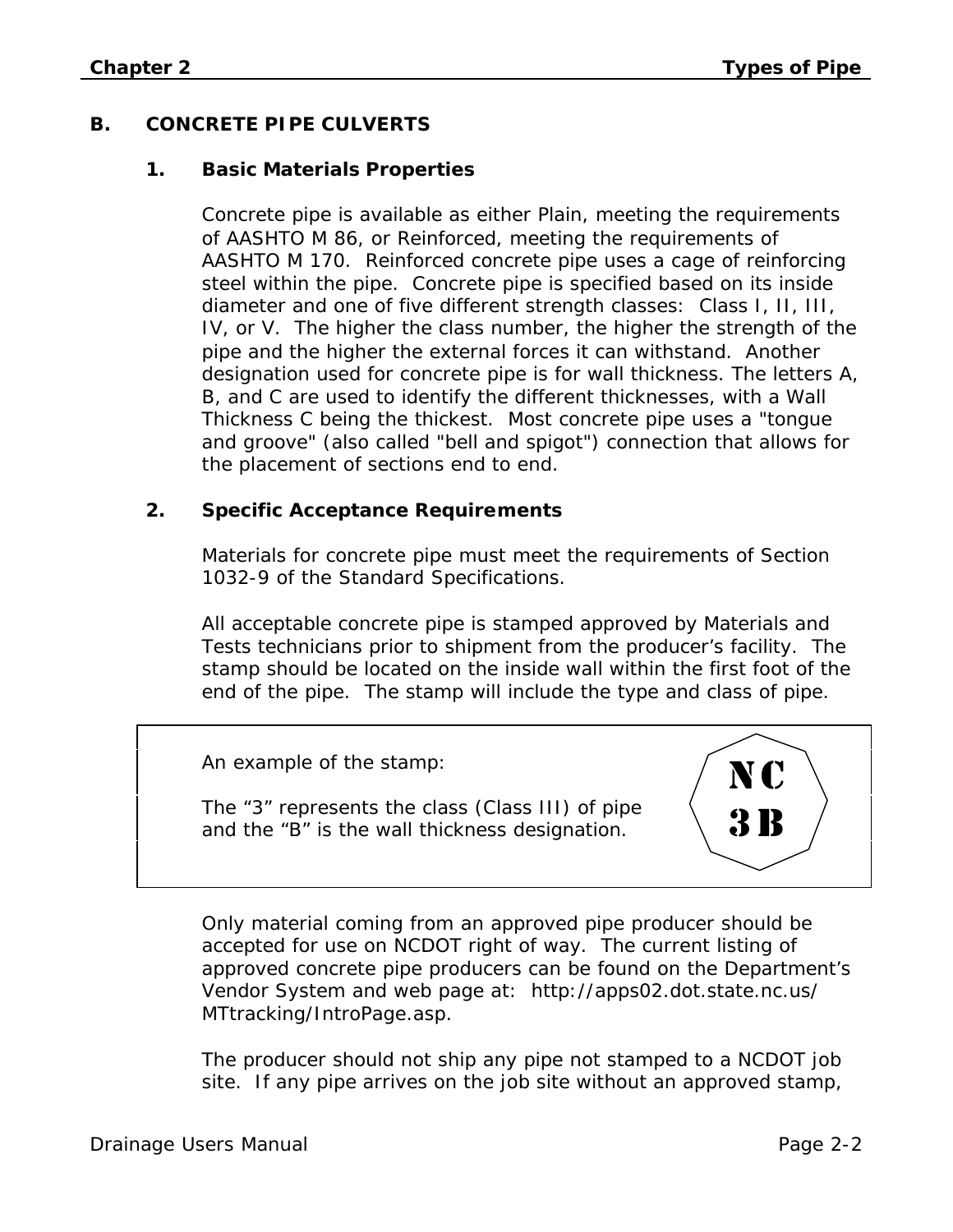the pipe should be immediately rejected and returned to the producer.

When concrete pipe arrives on a job site, it must be visually inspected by NCDOT personnel. The NCDOT personnel will insure that the pipe has not been damaged during shipment. NCDOT personnel can reject any material damaged in shipment.

If questions do arise concerning the acceptability of materials, please notify your local Section Materials Specialist for assistance.

## **3. Joint Materials**

There are two main types of materials required for concrete pipe:

- a. Mortar materials used in the mortar mix for joining pipe: Portland cement must meet the requirements of Article 1024-1. Sand must meet the requirements of Article 1014-1 for fine aggregate or Article 1040-6 for mortar sand. Hydrated lime must meet the requirements of Article 1040-5.
- b. Flexible Plastic Joint Material materials must meet the requirements of AASHTO M 198 for Type B flexible plastic gaskets, except as follows:
	- 1. The flash point, C.O.C. $^*$ , must be a minimum of 325 $^{\circ}$  F  $(163^{\circ} \text{ C})$ .
	- 2. The fire point, C.O.C.\*, must be a minimum of 350° F  $(177^{\circ} C).$

\* Cleveland Open Cup method, ASTM D 92

# **C. HIGH-DENSITY POLYETHYLENE (HDPE) PIPE CULVERTS**

#### **1. Basic Materials Properties**

Corrugated HDPE pipe is designated in one of two ways: Single-wall or Double-wall, and is to be manufactured in accordance with AASHTO M 252 or M 294 standards. Single-wall (Type C) has one single corrugated wall and comes in diameters of 3" thru 24". Type C HDPE pipe is used for temporary slope drain and subsurface drains. Double-wall (Types S & D) has two walls, a corrugated outer wall and a smooth inner liner, and comes in diameters of 4" thru 48". Only Type S or Type D HDPE pipe is allowed for locations under traffic.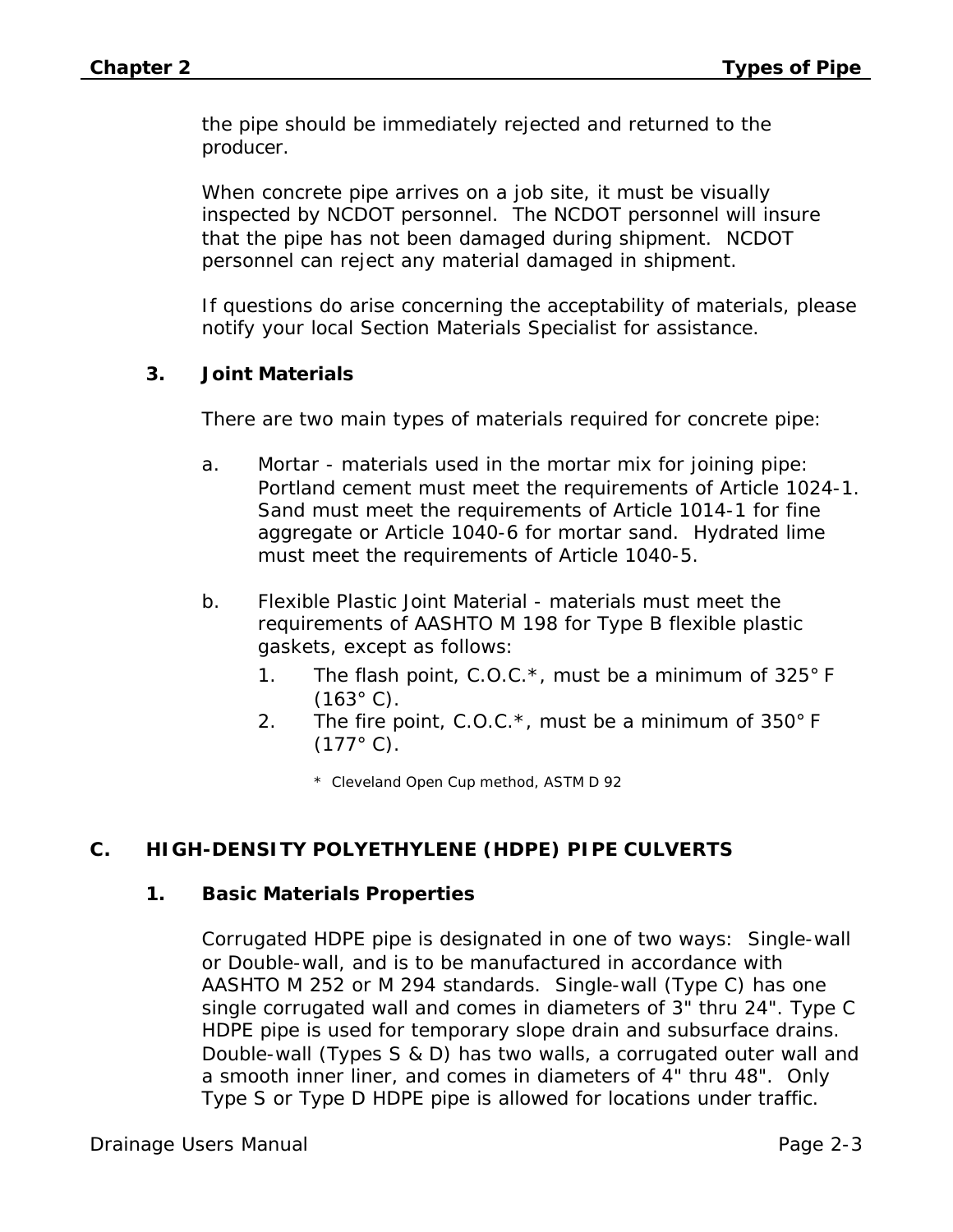#### **2. Specific Acceptance Requirements**

Corrugated HDPE pipe material must come from an approved producer who is on the NCDOT Brand Registration Program for Plastic Pipe. The current listing of approved plastic pipe producers can be found on the Department's Vendor System and web page at: http://apps02.dot.state.nc.us/MTtracking/IntroPage.asp.

Each shipment of pipe must be accompanied by a matching Bill of Lading (BOL) listing all of the pipe contained within that shipment.

NCDOT personnel must determine if Quality Control (QC) stickers are on each length of pipe in the shipment.

An example of the QC sticker:

The sticker should indicate the Facility ID No. (PP  $#$ ) where the pipe was actually produced, the Producer's name, the QC Lot No., and the date the pipe was manufactured.

**NCDOT QC FACILITY ID NO. PRODUCER NAME QC LOT NO. MANUFACTURED DATE**

NCDOT personnel can reject any shipments that do not have QC stickers on 100% of the pipe. Please alert your local Section Materials Specialist if shipments show up at the job without the required QC stickers.

When corrugated HDPE pipe arrives on a job site, it must be visually inspected by NCDOT personnel. The NCDOT personnel will insure that the pipe has not been damaged during shipment. NCDOT personnel can reject any material damaged in shipment.

If questions do arise concerning the acceptability of materials, please notify your local Section Materials Specialist for assistance.

#### **3. Coupling**

The coupling system shall provide a soil-tight joint meeting the requirements of AASHTO M 294, Section 7.8. When bell and spigot couplers are utilized, gaskets meeting the requirements of ASTM F 477 shall be used. Care should be taken to limit the amount of movement after the pieces are coupled together. Excessive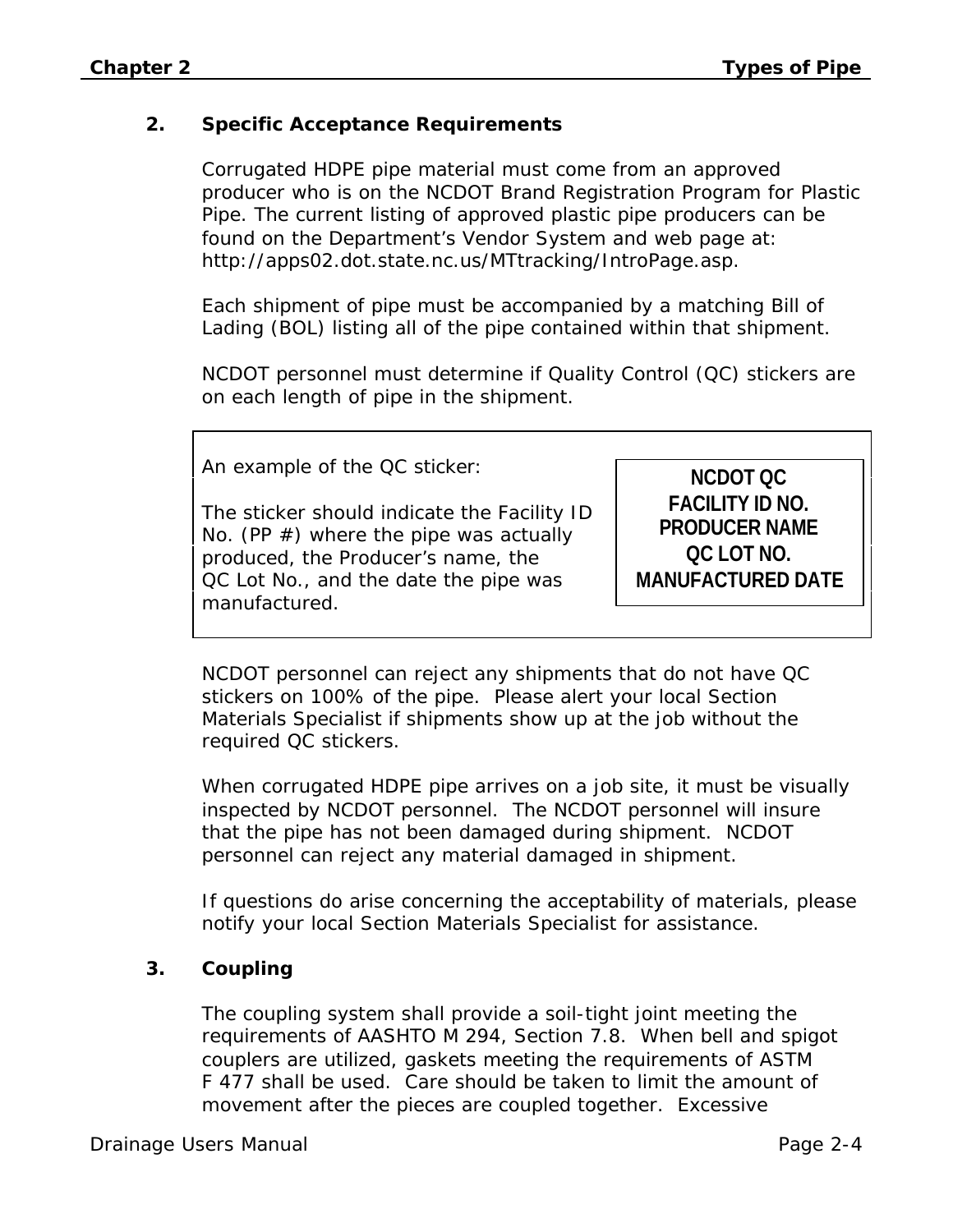movement of the coupled joint may cause slippage of the coupling system or the pipe itself. Furthermore, excessive bending of the joined pipe can cause the system to bend or deform permanently thereby resulting in exfiltration or infiltration.

#### **D. CORRUGATED POLYVINYL CHLORIDE (PVC) PIPE CULVERTS**

#### **1. Basic Materials Properties**

Corrugated PVC pipe material shall meet the product specifications of ASTM F 949 and shall have a smooth interior. Corrugated PVC pipe ranges in size from 4" - 36".

#### **2. Specific Acceptance Requirements**

Corrugated PVC pipe material must come from an approved producer who is on the NCDOT Brand Registration Program for Plastic Pipe. The current listing of approved plastic pipe producers can be found on the Department's Vendor System and web page at: http://apps02.dot.state.nc.us/MTtracking/IntroPage.asp.

Each shipment of pipe must be accompanied by a matching Bill of Lading (BOL) listing all of the pipe contained within that shipment.

NCDOT personnel must determine if Quality Control (QC) stickers are on each length of pipe in the shipment.

An example of the QC sticker:

The sticker should indicate the Facility ID No. (PP  $#$ ) where the pipe was actually produced, the Producer's name, the QC Lot No., and the date the pipe was manufactured.

**NCDOT QC FACILITY ID NO. PRODUCER NAME QC LOT NO. MANUFACTURED DATE**

NCDOT personnel can reject any shipments that do not have QC stickers on 100% of the pipe. Please alert your local Section Materials Specialist if shipments show up at the job without the required QC stickers.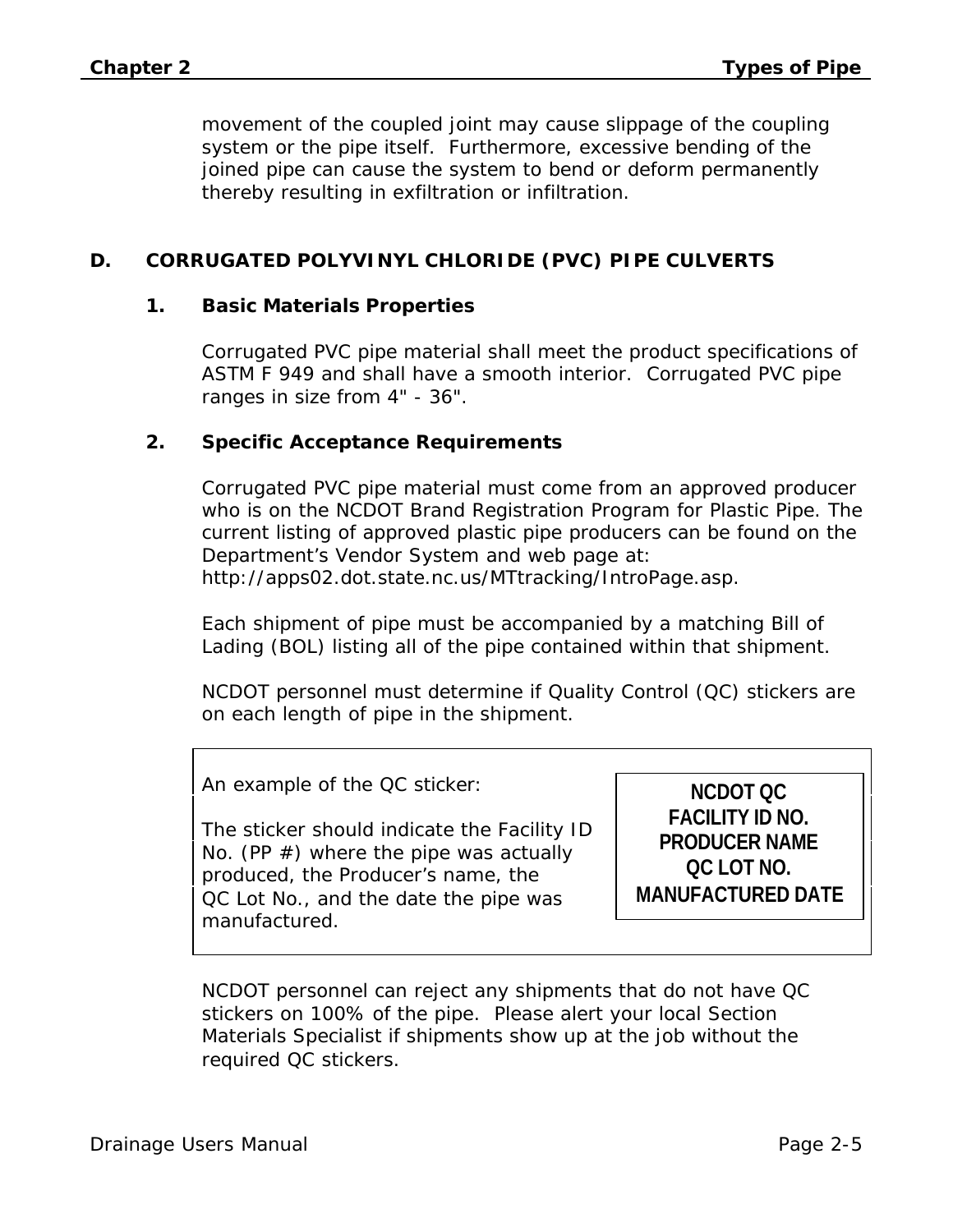When corrugated PVC pipe arrives on a job site, it must be visually inspected by NCDOT personnel. The NCDOT personnel will insure that the pipe has not been damaged during shipment. NCDOT personnel can reject any material damaged in shipment.

If questions do arise concerning the acceptability of materials, please notify your local Section Materials Specialist for assistance.

#### **3. Coupling**

The coupling system shall provide a soil-tight joint meeting the requirements of ASTM F 949, Section 7.8. Care should be taken to limit the amount of movement after the pieces are coupled together. Excessive movement of the coupled joint may cause slippage of the coupling system or the pipe itself. Furthermore, excessive bending of the joined pipe can cause the system to bend or deform permanently thereby resulting in exfiltration or infiltration.

## **E. CORRUGATED STEEL PIPE CULVERTS AND PIPE ARCH**

#### **1. Basic Materials Properties**

Corrugated steel pipe is fabricated from coils of flat steel that have been coated with either zinc or aluminum to prevent corrosion. Corrugated steel pipe should conform to the requirements of AASHTO M 36. Corrugated steel pipe is specified based on its inside diameter, corrugation pattern, and the thickness of the steel sheet used. Also, the term gage may be used to describe the thickness of the steel. With gage, the larger the number, the thinner the metal.

Elongated Pipe: Some installations call for pipe that has been elongated in the vertical direction by 5%. This is done to take into account the deflection that will occur in the pipe once backfilling is complete and thus retaining a circular cross section for the culvert.

Pipe Arch: This is a specific type of corrugated steel pipe used when fill heights are restricted.

Spiral Rib Pipe: This type of metal pipe has a full circular crosssection with a single thickness of smooth sheet, fabricated with helical ribs formed by a continuous lock seam. Spiral rib pipe must meet the requirements of the Type IR classification of AASHTO M 36.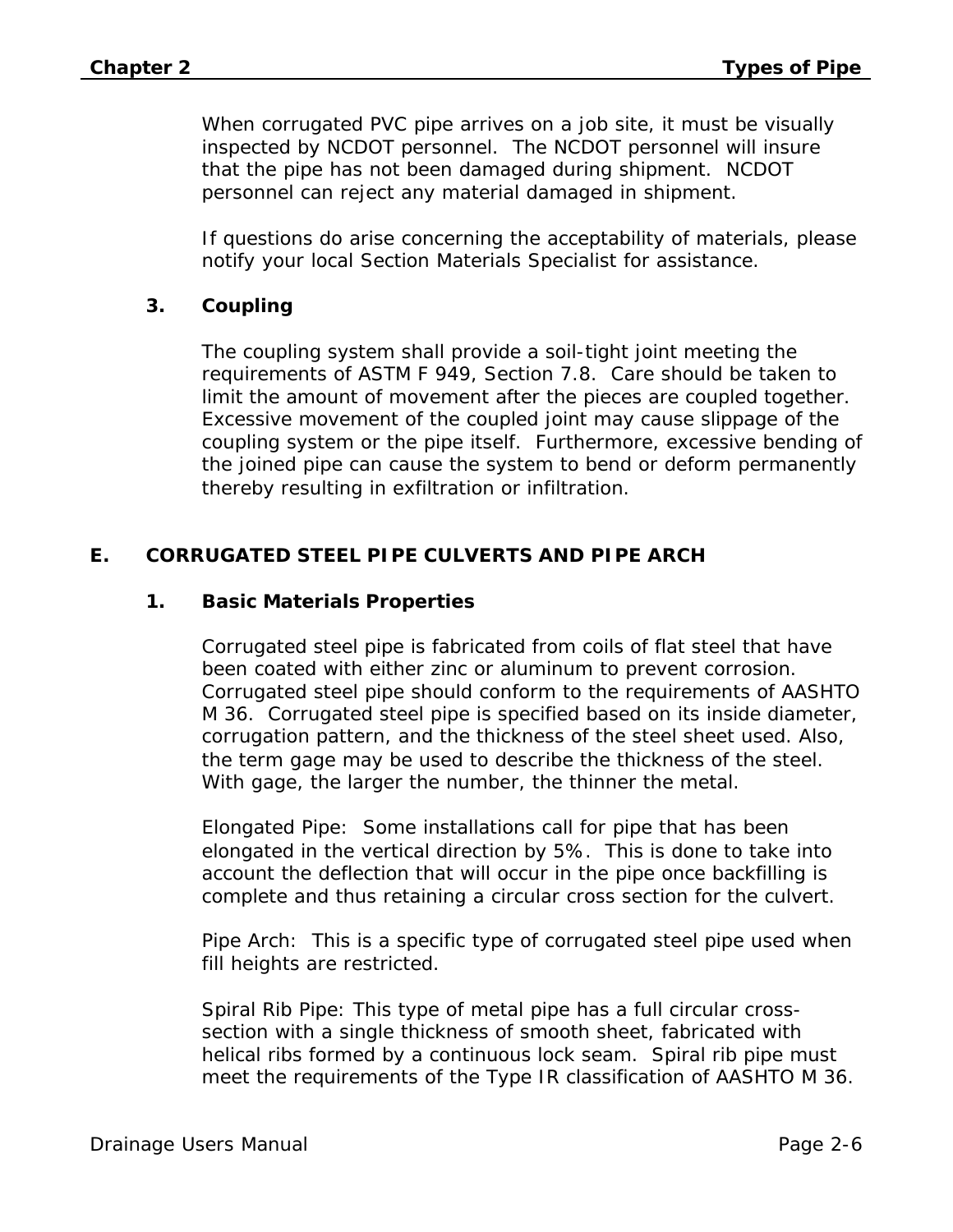#### **2. Specific Acceptance Requirements**

Corrugated steel pipe material must come from an approved producer who is on the NCDOT Brand Registration Program for Metal Pipe. The current listing of approved metal pipe producers can be found on the Department's Vendor System and web page at: http://apps02.dot.state.nc.us/MTtracking/IntroPage.asp.

Each shipment of pipe must be accompanied by a matching Bill of Lading (BOL) listing all of the pipe contained within that shipment.

NCDOT personnel must determine if Quality Control (QC) stickers are on at least 25% of the pipe per shipment.

An example of the QC sticker:

The sticker should indicate the Producer's name and the actual plant where the pipe was produced.

# **QUALITY CONTROL / QC PRODUCER NAME PLANT LOCATION**

NCDOT personnel can reject any shipments that do not have QC stickers on at least 25% of the pipe. Please alert your local Section Materials Specialist if shipments show up at the job without the required amount of QC stickers.

When corrugated metal pipe arrives on a job site, it must be visually inspected by NCDOT personnel. The NCDOT personnel will insure that the pipe has not been damaged during shipment. NCDOT personnel can reject any material damaged in shipment. After delivery, but prior to installation, all corrugated metal pipe must be inspected by Materials and Tests technicians for coating thickness. NCDOT personnel should notify their local Materials and Tests technician for inspection when corrugated metal pipe is received on a job site or at the maintenance yard.

If questions do arise concerning the acceptability of materials, please notify your local Section Materials Specialist for assistance.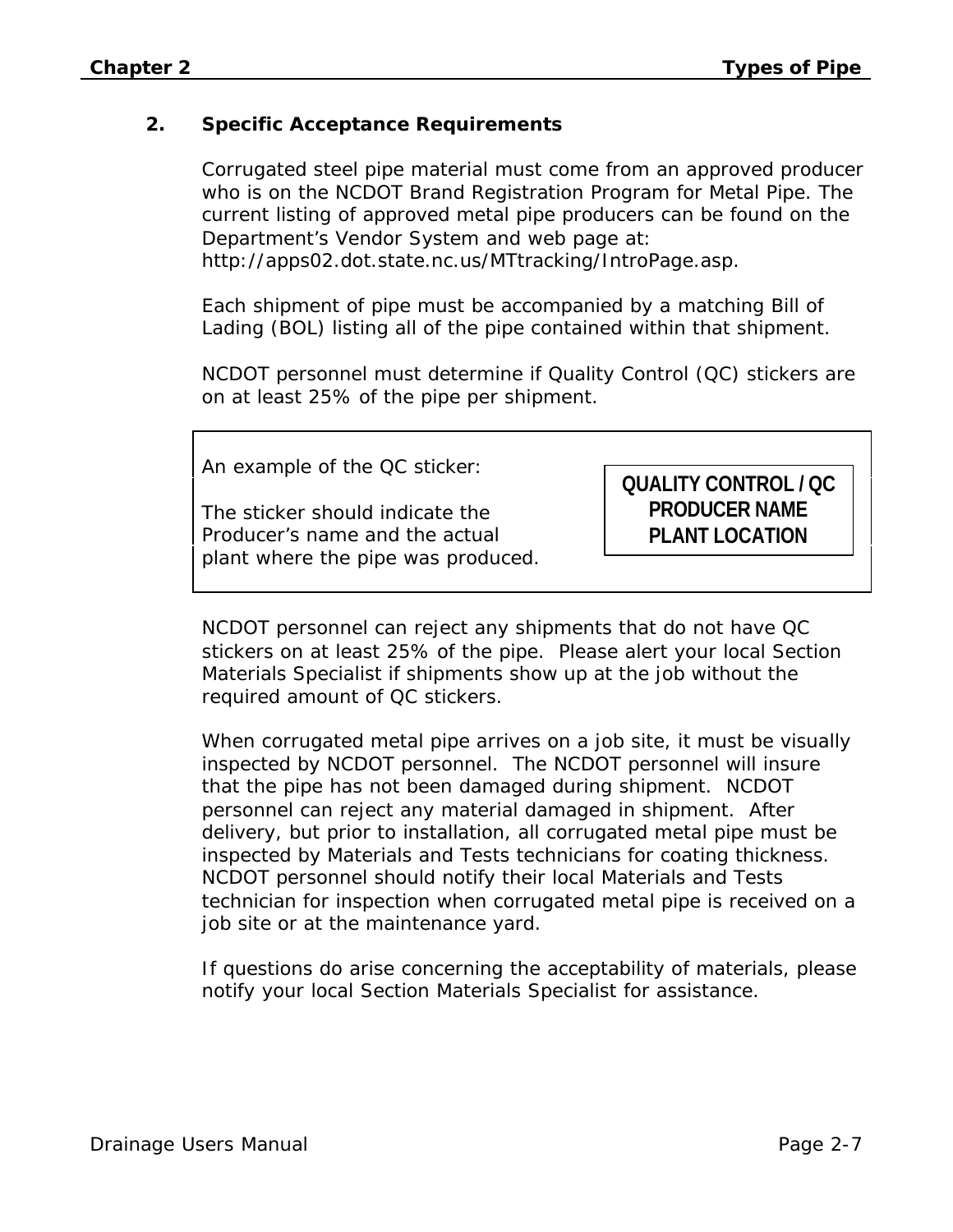# **3. Coupling**

Coupling bands for corrugated steel culvert pipe shall meet the requirements of AASHTO M 36 with the following exceptions as noted in Section 1032-3(A) of the Standard Specifications:

- a. Use corrugated coupling bands except as may be otherwise provided below.
- b. A hugger type corrugated band having one annular corrugation at each outside edge of the band will be acceptable.
- c. Coupling bands with projections may be used where it is necessary to join new pipe to existing pipe having helical corrugations at the joint locations. Use an approved sealer with this type of coupling band.
- d. Fasten coupling bands on the ends with a minimum of two 1/2" (12.7 mm) bolts.
- e. Annular corrugated bands must have a minimum width of 10 1/2" (266.7 mm) where 2-2/3" (67.7 mm) by 1/2" (12.7 mm) corrugations are used.

Lifting Straps: The pipe may be furnished either with or without lifting straps for handling. Attach the lifting straps by bolting or by welding. Bolt holes for attaching the straps must be a smooth hole which is either punched or drilled. No burning of holes will be permitted. Design the lifting straps so that the holes can be plugged to prevent infiltration of backfill material.

# **F. CORRUGATED ALUMINUM PIPE CULVERTS AND PIPE ARCH**

#### **1. Basic Materials Properties**

Corrugated aluminum pipe is fabricated from coils of flat aluminum sheet. Corrugated aluminum pipe should conform to the requirements of AASHTO M 196. Corrugated aluminum pipe is specified based on its inside diameter, corrugation pattern, and the thickness of the aluminum sheet used. Also, the term gage may be used to describe the thickness of the aluminum. With gage, the larger the number, the thinner the metal.

Elongated Pipe: Some installations call for pipe that has been elongated in the vertical direction by 5%. This is done to take into account the deflection that will occur in the pipe once backfilling is complete and thus retaining a circular cross section for the culvert.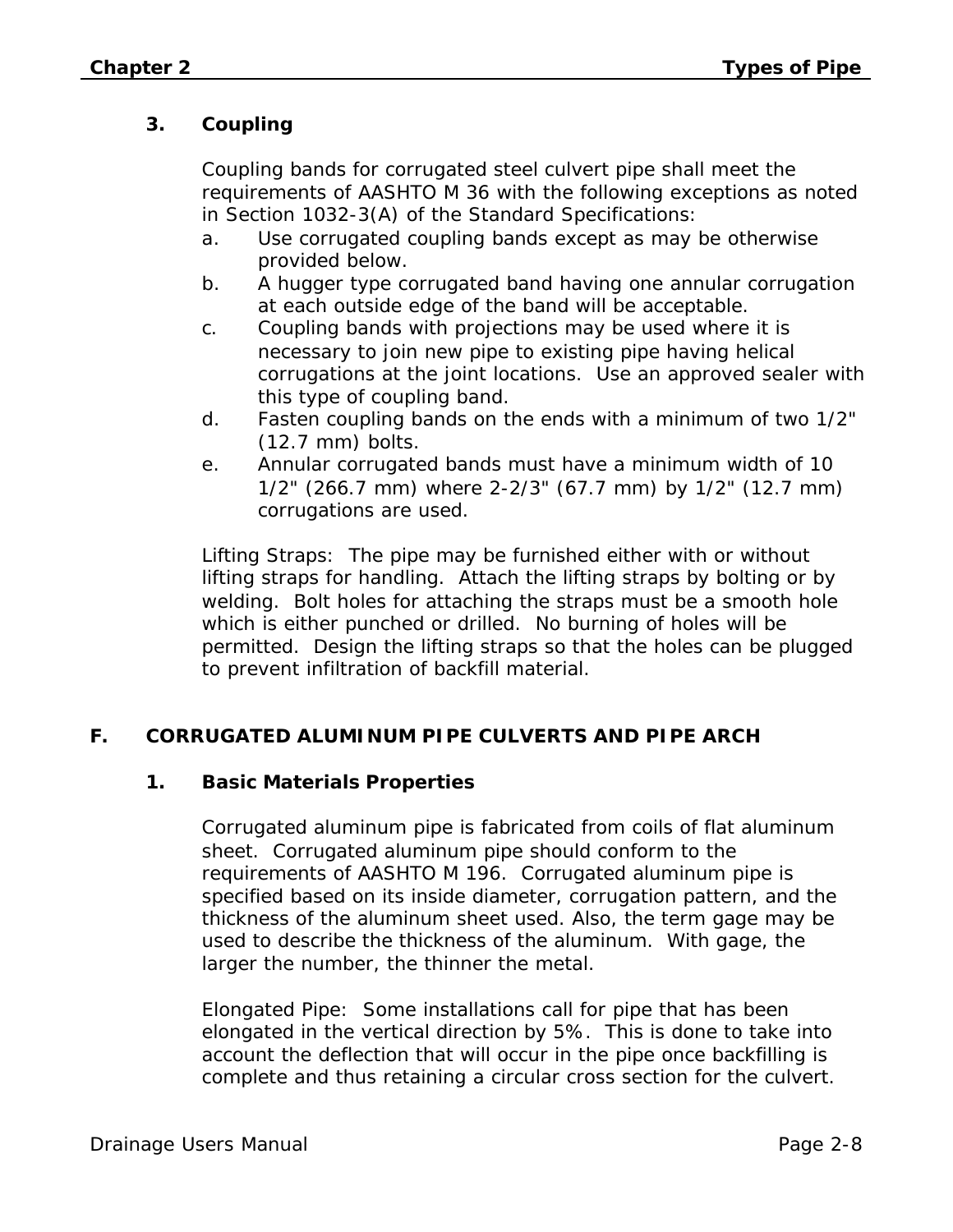Pipe Arch: This is a specific type of corrugated aluminum pipe used when fill heights are restricted.

Spiral Rib Pipe: This type of metal pipe has a full circular crosssection with a single thickness of smooth sheet, fabricated with helical ribs formed by a continuous lock seam. Spiral rib pipe must meet the requirements of the Type IR classification of AASHTO M 196.

#### **2. Specific Acceptance Requirements**

Corrugated aluminum pipe material must come from an approved producer who is on the NCDOT Brand Registration Program for Metal Pipe. The current listing of approved metal pipe producers can be found on the Department's Vendor System and web page at: http://apps02.dot.state.nc.us/MTtracking/IntroPage.asp.

Each shipment of pipe must be accompanied by a matching Bill of Lading (BOL) listing all of the pipe contained within that shipment.

NCDOT personnel must determine if Quality Control (QC) stickers are on at least 25% of the pipe per shipment.

An example of the QC sticker:

The sticker should indicate the Producer's name and the actual plant where the pipe was produced. **QUALITY CONTROL / QC PRODUCER NAME PLANT LOCATION**

NCDOT personnel can reject any shipments that do not have QC stickers on at least 25% of the pipe. Please alert your local Section Materials Specialist if shipments show up at the job without the required amount of QC stickers.

When corrugated metal pipe arrives on a job site, it must be visually inspected by NCDOT personnel. The NCDOT personnel will insure that the pipe has not been damaged during shipment. NCDOT personnel can reject any material damaged in shipment. After delivery, but prior to installation, all corrugated metal pipe must be inspected by Materials and Tests technicians for coating thickness. NCDOT personnel should notify their local Materials and Tests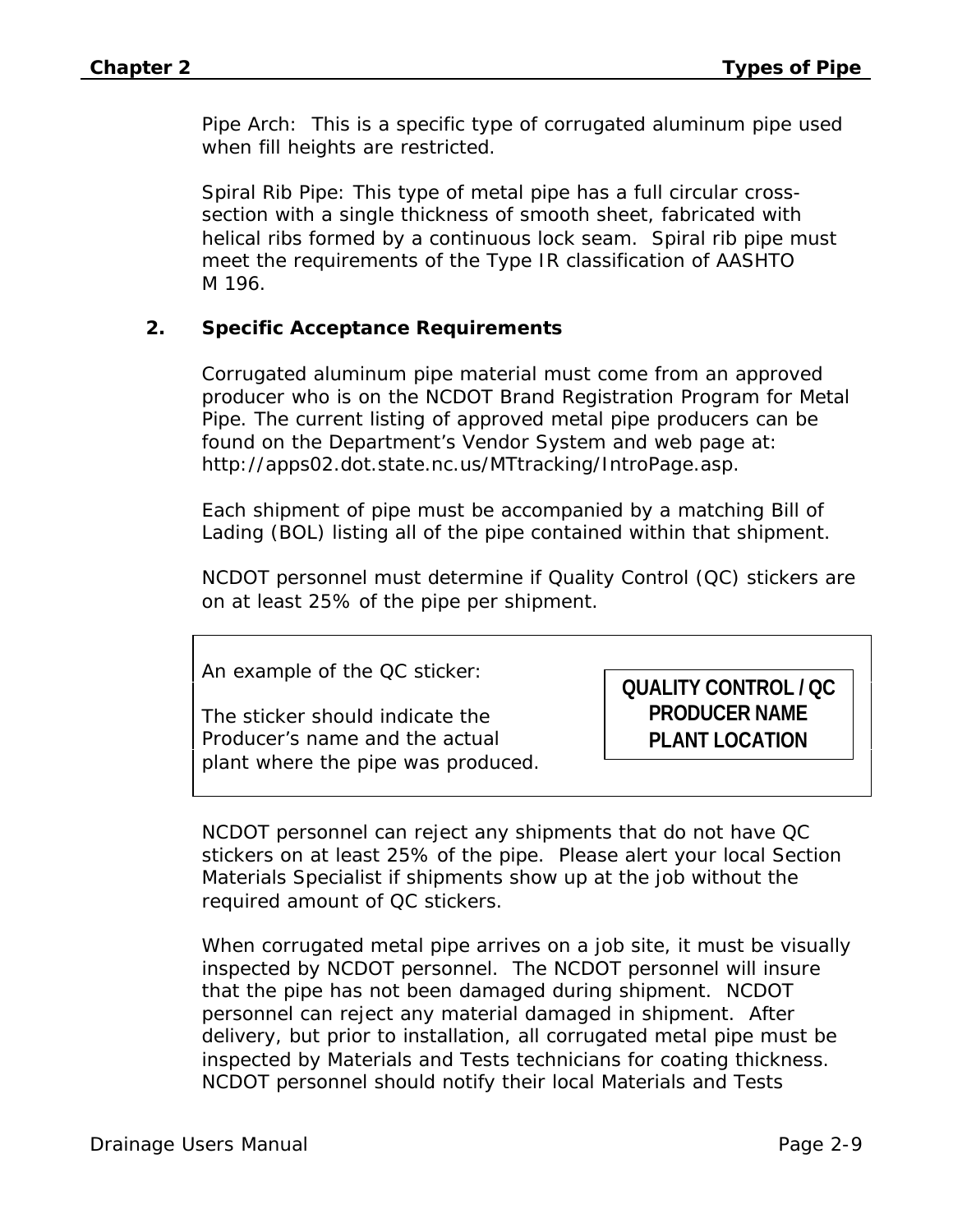technician for inspection when corrugated metal pipe is received on a job site or at the maintenance yard.

If questions do arise concerning the acceptability of materials, please notify your local Section Materials Specialist for assistance.

#### **3. Coupling**

Coupling Bands with projections may be used for circumferential pipe, helical pipe, or a combination of both. Use an approved sealer with this type of coupling band.

#### **G. CORRUGATED STEEL STRUCTURAL PLATE PIPE AND PIPE ARCH**

#### **1. Basic Materials Properties**

This type of metal pipe consists of sections of plates that are bolted together in the field. These zinc-coated plates are corrugated, punched, shop curved, and hot-dip galvanized during fabrication at the producer's facility. Structural plate pipe comes in a variety of shapes and is specified based on the inside dimensions of the culvert. Also, the term gage may be used to describe the thickness of the steel. With gage, the larger the number, the thinner the metal.

Elongated Pipe: Some installations call for pipe that has been elongated in the vertical direction by 5%. This is done to take into account the deflection that will occur in the pipe once backfilling is complete and thus retaining a circular cross section for the culvert.

Pipe Arch: This is a specific type of corrugated steel pipe used when fill heights are restricted.

#### **2. Specific Acceptance Requirements**

Corrugated steel structural plate pipe material must come from an approved producer who is on the NCDOT Brand Registration Program for Metal Pipe. The current listing of approved metal pipe producers can be found on the Department's Vendor System and web page at: http://apps02.dot.state.nc.us/MTtracking/IntroPage.asp.

Each shipment of pipe must be accompanied by a matching Bill of Lading (BOL) listing all of the pipe contained within that shipment.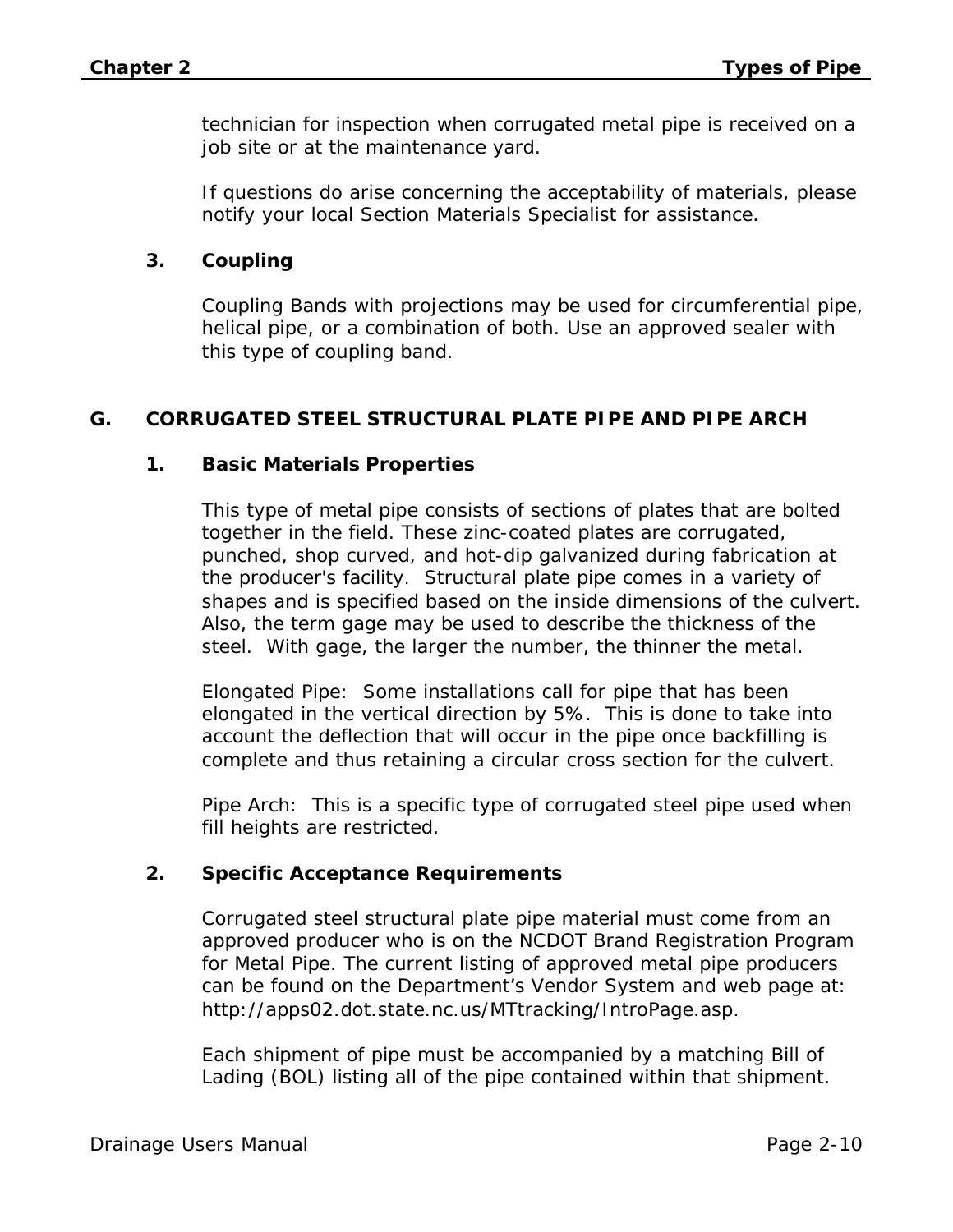NCDOT personnel must determine if Quality Control (QC) stickers are on at least 25% of the pipe sections per shipment.

An example of the QC sticker:

The sticker should indicate the Producer's name and the actual plant where the pipe was produced.

# **QUALITY CONTROL / QC PRODUCER NAME PLANT LOCATION**

NCDOT personnel can reject any shipments that do not have QC stickers on at least 25% of the pipe sections. Please alert your local Section Materials Specialist if shipments show up at the job without the required amount of QC stickers.

When structural plate pipe arrives on a job site, it must be visually inspected by NCDOT personnel. The NCDOT personnel will insure that the pipe has not been damaged during shipment. NCDOT personnel can reject any material damaged in shipment. After delivery, but prior to installation, all structural plate pipe must be inspected by Materials and Tests technicians for coating thickness. NCDOT personnel should notify their local Materials and Tests technician for inspection when corrugated metal pipe is received on a job site or at the maintenance yard.

If questions do arise concerning the acceptability of materials, please notify your local Section Materials Specialist for assistance.

#### **3. Assembly**

The plate and fasteners for corrugated steel structural plate pipe and pipe arch must meet the requirements of AASHTO M 167.

Unless otherwise required by the plans or special provisions, place bolt holes along those edges of the plates that form longitudinal seams in the finished structure in 2 rows spaced 2" (51 mm) apart. Space the bolt holes a maximum of 6" (152 mm) apart.

Space bolt holes along those edges of the plates that form circumferential seams in the finished structure a maximum of 12" (305 mm) apart.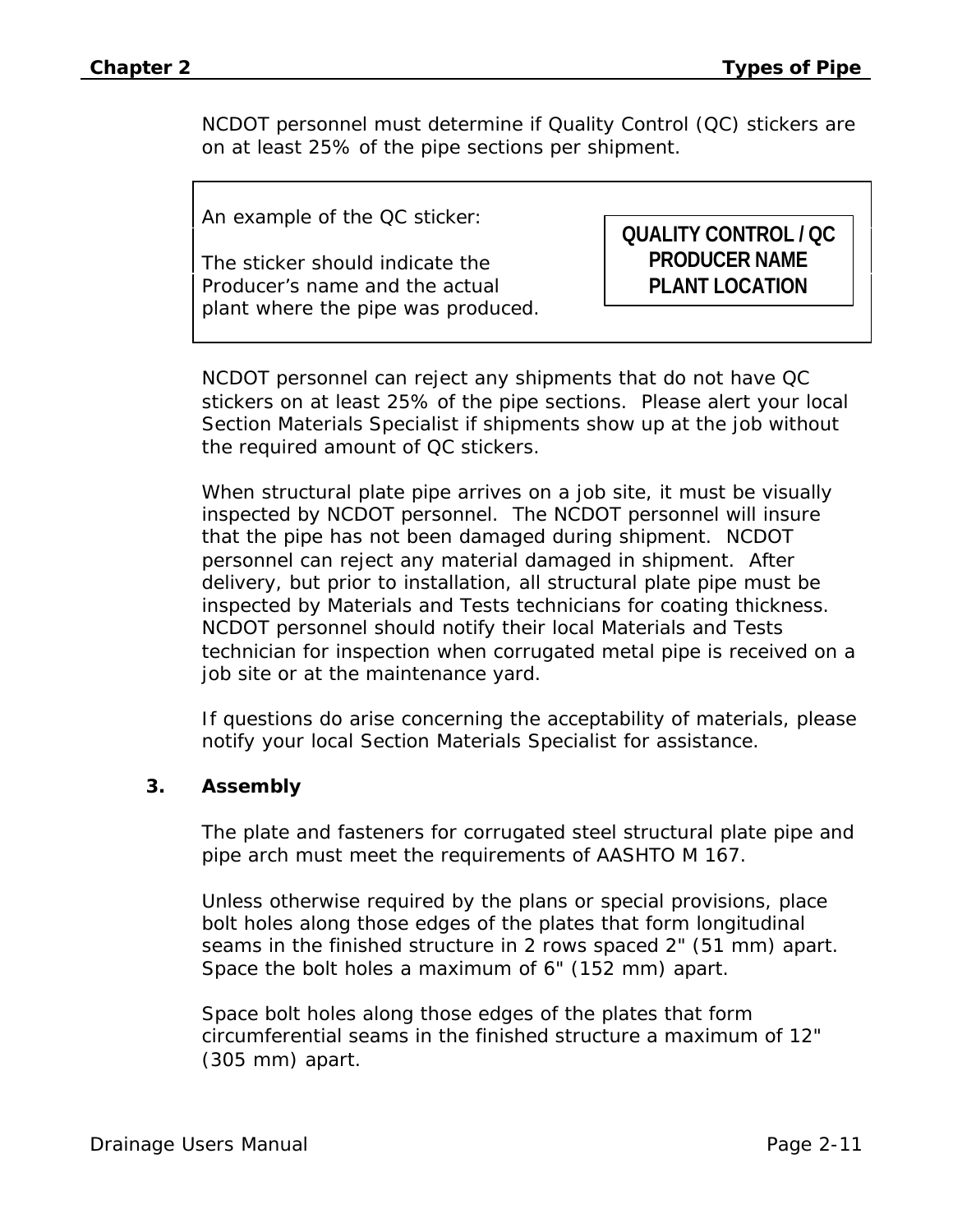The minimum distance from the center of any bolt hole to the edge of the plate must not be less than 1 3/4 times the diameter of the bolt. The diameter of bolt holes in longitudinal seams, excepting those at plate corners, must not exceed the bolt diameter by more than 1/8" (3.1 mm). The diameter of holes in circumferential seams, including those at plate corners, must not exceed the bolt diameter by more than 1/2" (12.7 mm) and the average of the diameter on the major and minor axes must not exceed the bolt diameter by more than 1/4"  $(6.4 \, \text{mm})$ .

Cut plates for forming skewed or sloped ends so as to give the required angle of skew or slope. Burned edges must be free from oxide and burrs and present a workmanlike finish. Repair damaged spelter coating around cut or burned edges as required by AASHTO M 36. Furnish an erection drawing for each installation. Mark each plate as necessary to insure proper placement in the structure.

Install all bolts in accordance with the procedures specified by the manufacturer before backfill is placed. Tighten all nuts to a minimum of 100 ft•lb (135 N•m) and a maximum of 200 ft•lb (270 N•m) of torque. Check nut tightness with a properly calibrated torque wrench before, during, and after placing backfill.

#### **H. CORRUGATED ALUMINUM ALLOY STRUCTURAL PLATE PIPE AND PIPE ARCH**

#### **1. Basic Materials Properties**

This type of metal pipe consists of sections of plates that are bolted together in the field. These aluminum plates are corrugated and shop curved during fabrication at the producer's facility. Structural plate pipe comes in a variety of shapes and is specified based on the inside dimensions of the culvert. Also, the term gage may be used to describe the thickness of the aluminum. With gage, the larger the number, the thinner the metal.

Elongated Pipe: Some installations call for pipe that has been elongated in the vertical direction by 5%. This is done to take into account the deflection that will occur in the pipe once backfilling is complete and thus retaining a circular cross section for the culvert.

Pipe Arch: This is a specific type of corrugated aluminum pipe used when fill heights are restricted.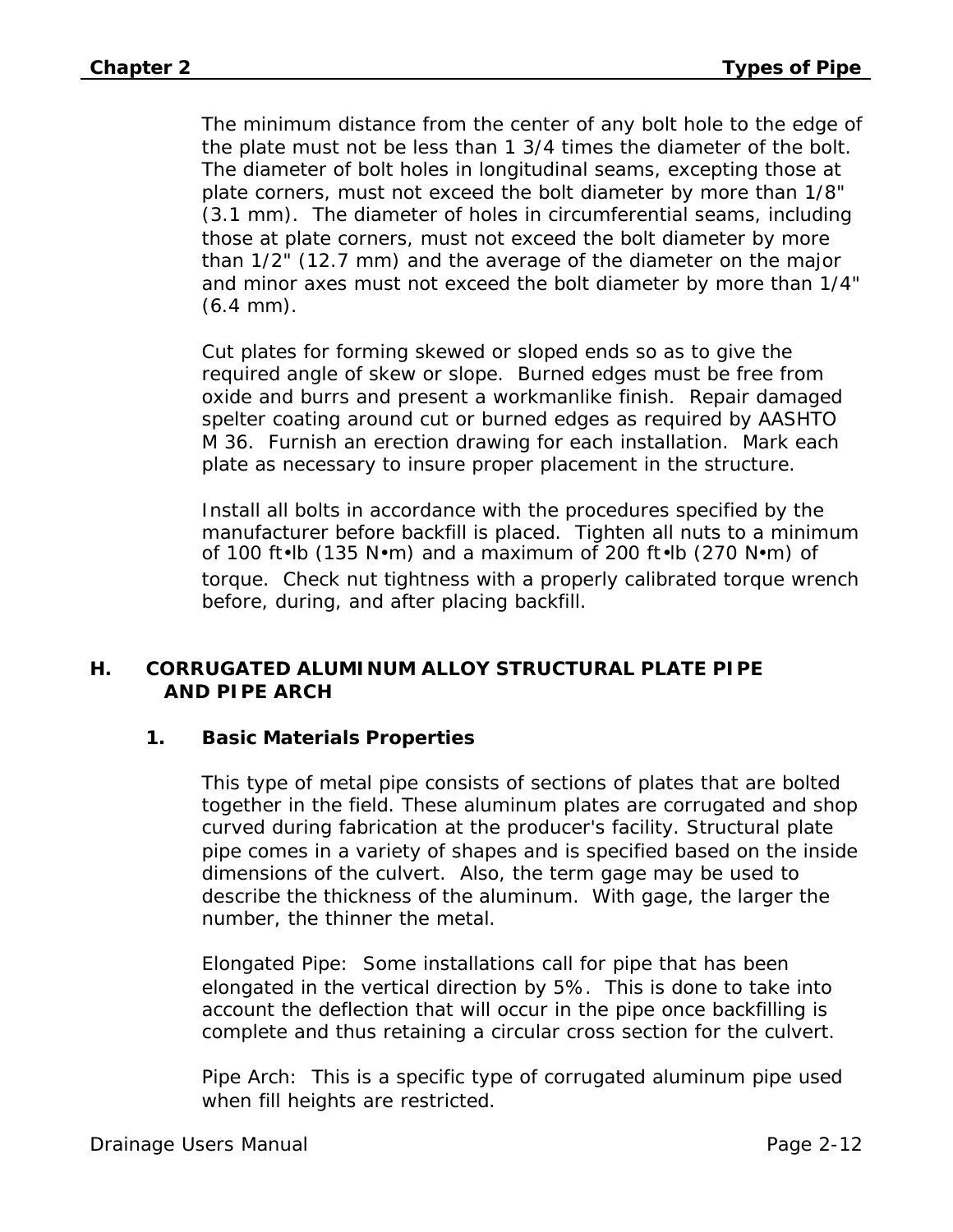#### **2. Specific Acceptance Requirements**

Corrugated aluminum alloy structural plate pipe material must come from an approved producer who is on the NCDOT Brand Registration Program for Metal Pipe. The current listing of approved metal pipe producers can be found on the Department's Vendor System and web page at: http://apps02.dot.state.nc.us/MTtracking/IntroPage.asp.

Each shipment of pipe must be accompanied by a matching Bill of Lading (BOL) listing all of the pipe contained within that shipment.

NCDOT personnel must determine if Quality Control (QC) stickers are on at least 25% of the pipe sections per shipment.

An example of the QC sticker:

The sticker should indicate the Producer's name and the actual plant where the pipe was produced.

# **QUALITY CONTROL / QC PRODUCER NAME PLANT LOCATION**

NCDOT personnel can reject any shipments that do not have QC stickers on at least 25% of the pipe sections. Please alert your local Section Materials Specialist if shipments show up at the job without the required amount of QC stickers.

When structural plate pipe arrives on a job site, it must be visually inspected by NCDOT personnel. The NCDOT personnel will insure that the pipe has not been damaged during shipment. NCDOT personnel can reject any material damaged in shipment. After delivery, but prior to installation, all structural plate pipe must be inspected by Materials and Tests technicians for coating thickness. NCDOT personnel should notify their local Materials and Tests technician for inspection when corrugated metal pipe is received on a job site or at the maintenance yard.

If questions do arise concerning the acceptability of materials, please notify your local Section Materials Specialist for assistance.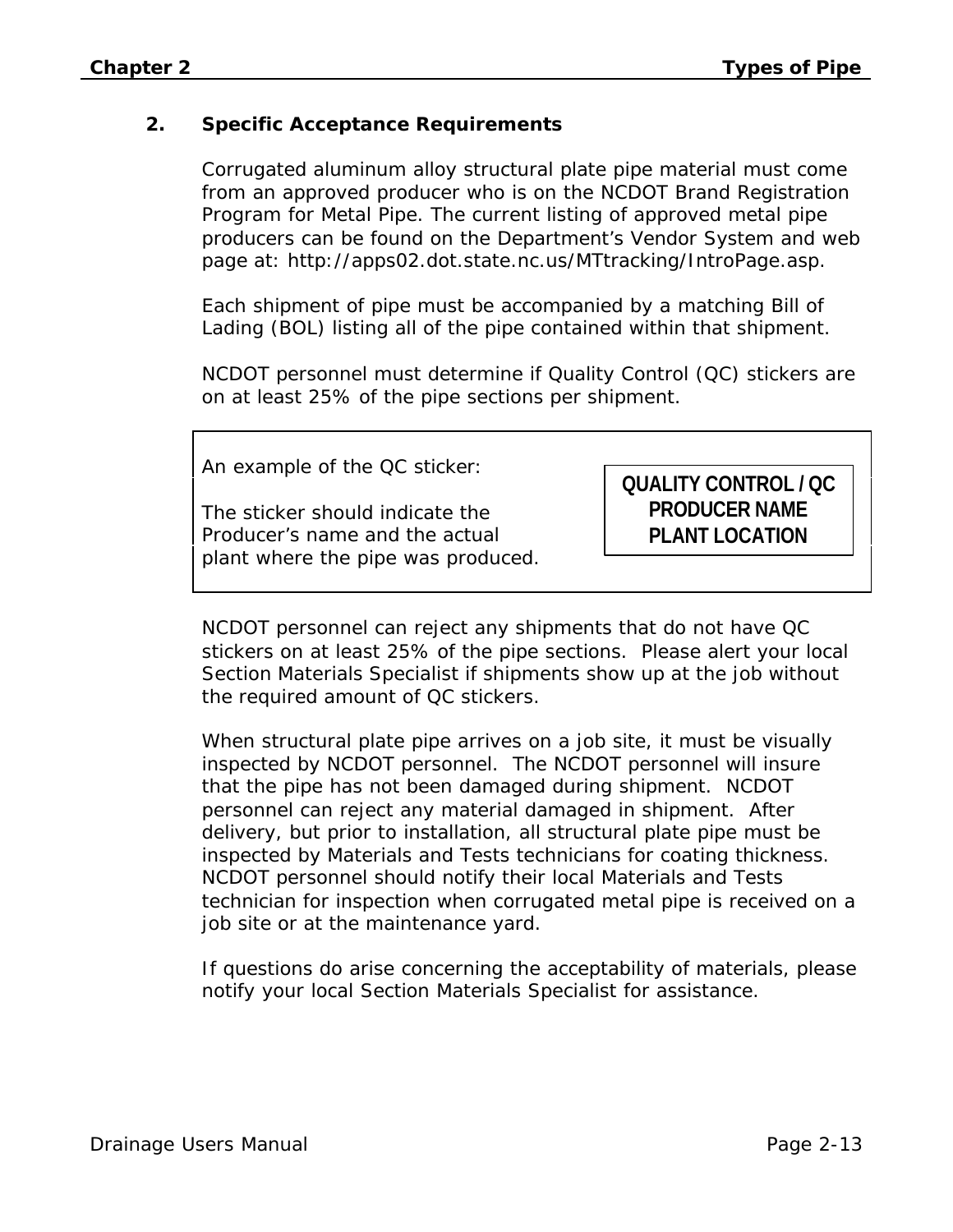# **3. Assembly**

The plate and fasteners for corrugated aluminum alloy structural plate pipe and pipe arch must meet the requirements of AASHTO M 219.

Unless otherwise required by the plans or special provisions, bolt holes along the plate edges that will form longitudinal seams in the finished structure must be in 2 rows 1 3/4" (44.4 mm) apart and located in the valley and in the crest of each corrugation.

The minimum distance from the center of bolt holes to edge of plates must not be less than 1 3/4 times the bolt diameter. Space bolt holes along those edges of the plates that form circumferential seams in the finished structure a maximum of 10" (254 mm) apart.

The diameter of bolt holes in longitudinal seams, excepting those at plate corners, must not exceed the bolt diameter by more than 1/8" (3.1 mm). The diameter of holes in circumferential seams, including those at plate corners, must not exceed the bolt diameter by more than 1/2" (12.7 mm) and the average of the diameters on the major and minor axes must not exceed the bolt diameter by more than 1/4" (6.4 mm).

Accurately cut plates for forming skewed or beveled ends of structures to form the required final shape. Plates must be saw cut, not burned, to present a workmanlike finish free from notches or gouges.

Furnish an erection drawing for each installation. Mark each plate as necessary to insure proper placement in the structure.

Install all bolts in accordance with the procedures specified by the manufacturer before backfill is placed. Tighten all nuts to a minimum of 100 ft•lb (135 N•m) and a maximum of 200 ft•lb (270 N•m) of torque. Check nut tightness with a properly calibrated torque wrench before, during, and after placing backfill.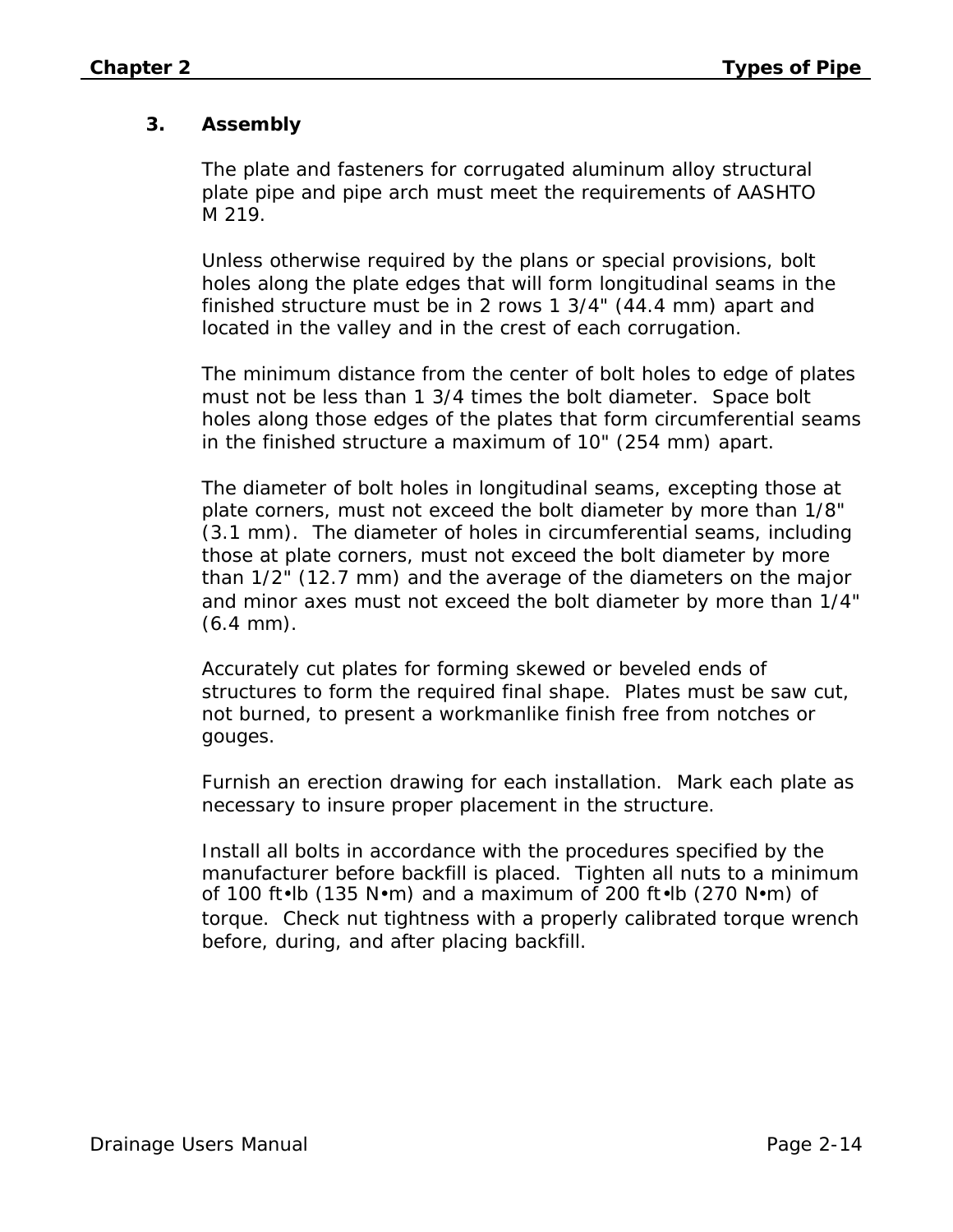# **I. VITRIFIED CLAY CULVERT PIPE**

#### **1. Basic Materials Properties**

Vitrified clay pipe is formed from different clay blends in the process of vitrification. Vitrification occurs when the pipe is fired in a kiln at temperatures that reach approximately 2000<sup>°</sup> F. This process forms a chemically inert and stable compound which is resistant to abrasion and corrosion.

#### **2. Specific Acceptance Requirements**

Materials for vitrified clay pipe must meet the requirements of ASTM C 700.

All acceptable vitrified clay pipe is stamped approved by Materials and Tests technicians prior to shipment from the producer's facility.

When vitrified clay pipe arrives on a job site, it must be visually inspected by NCDOT personnel. The NCDOT personnel will insure that the pipe has not been damaged during shipment. NCDOT personnel can reject any material damaged in shipment.

If questions do arise concerning the acceptability of materials, please notify your local Section Materials Specialist for assistance.

#### **3. Joint Materials**

There are two main types of materials used for joining of vitrified clay pipe:

- a. Mortar mortar mix used for joining pipe must use materials meeting the requirements of Section 1032-9(G).
- b. Flexible Plastic Joint Material materials must meet the requirements of Section 1032-9(G).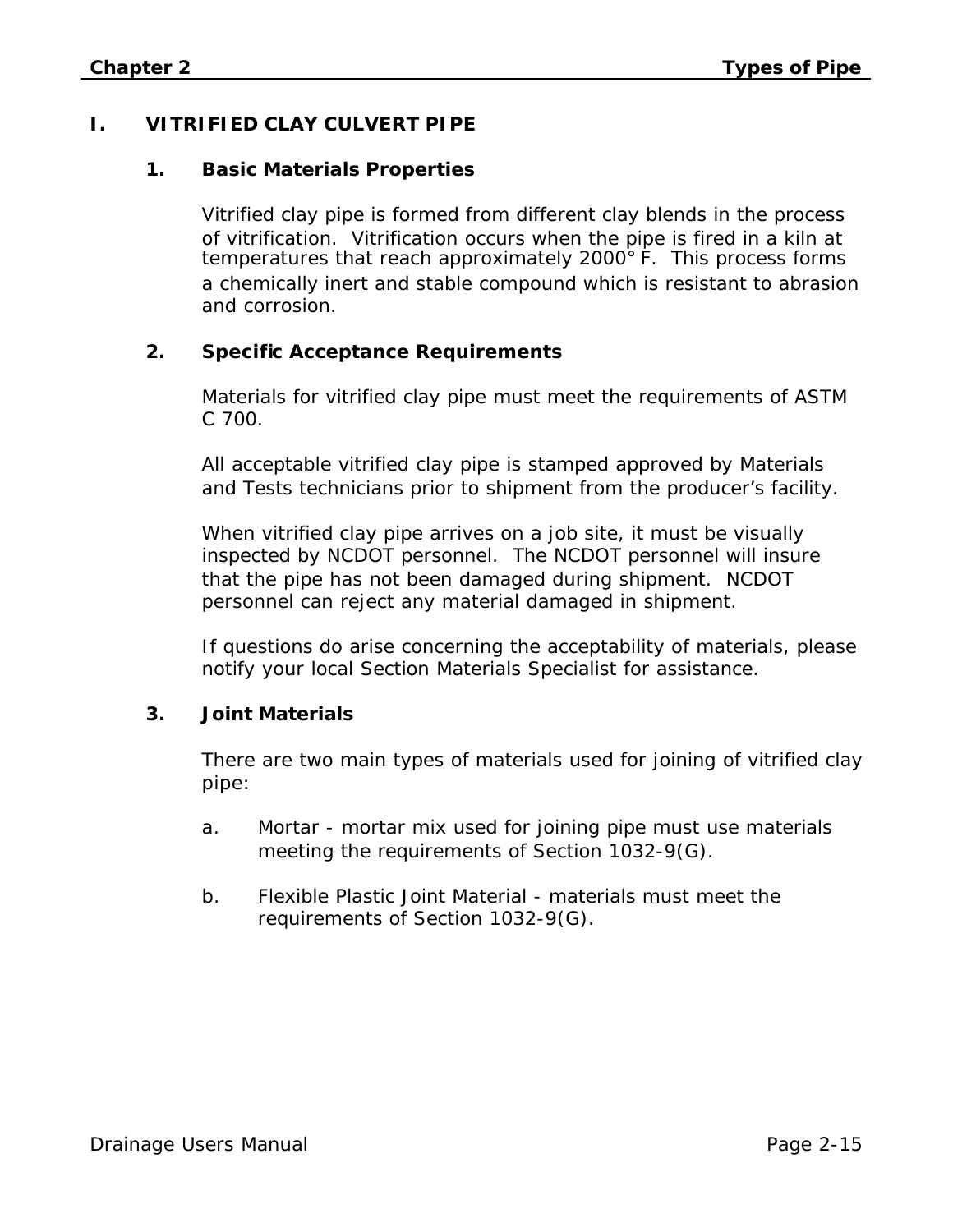#### **J. WELDED STEEL PIPE**

#### **1. Basic Materials Properties**

Welded steel pipe is produced by the forming and welding of steel plates into the size and shape of culvert specified. Welded steel pipe is mainly used by NCDOT for jacking and boring applications.

#### **2. Specific Acceptance Requirements**

Materials for welded steel pipe must meet the requirements of ASTM A 139.

Welded steel pipe material must come from an approved producer who is on the NCDOT Brand Registration Program for Metal Pipe.

When welded steel pipe arrives on a job site, it must be visually inspected by NCDOT personnel. The NCDOT personnel will insure that the pipe has not been damaged during shipment. NCDOT personnel can reject any material damaged in shipment.

If questions do arise concerning the acceptability of materials, please notify your local Section Materials Specialist for assistance.

#### **3. Assembly**

Couplings used for welded steel pipe must meet the requirements of ASTM A 139 or as indicated in the plans and Special Provisions.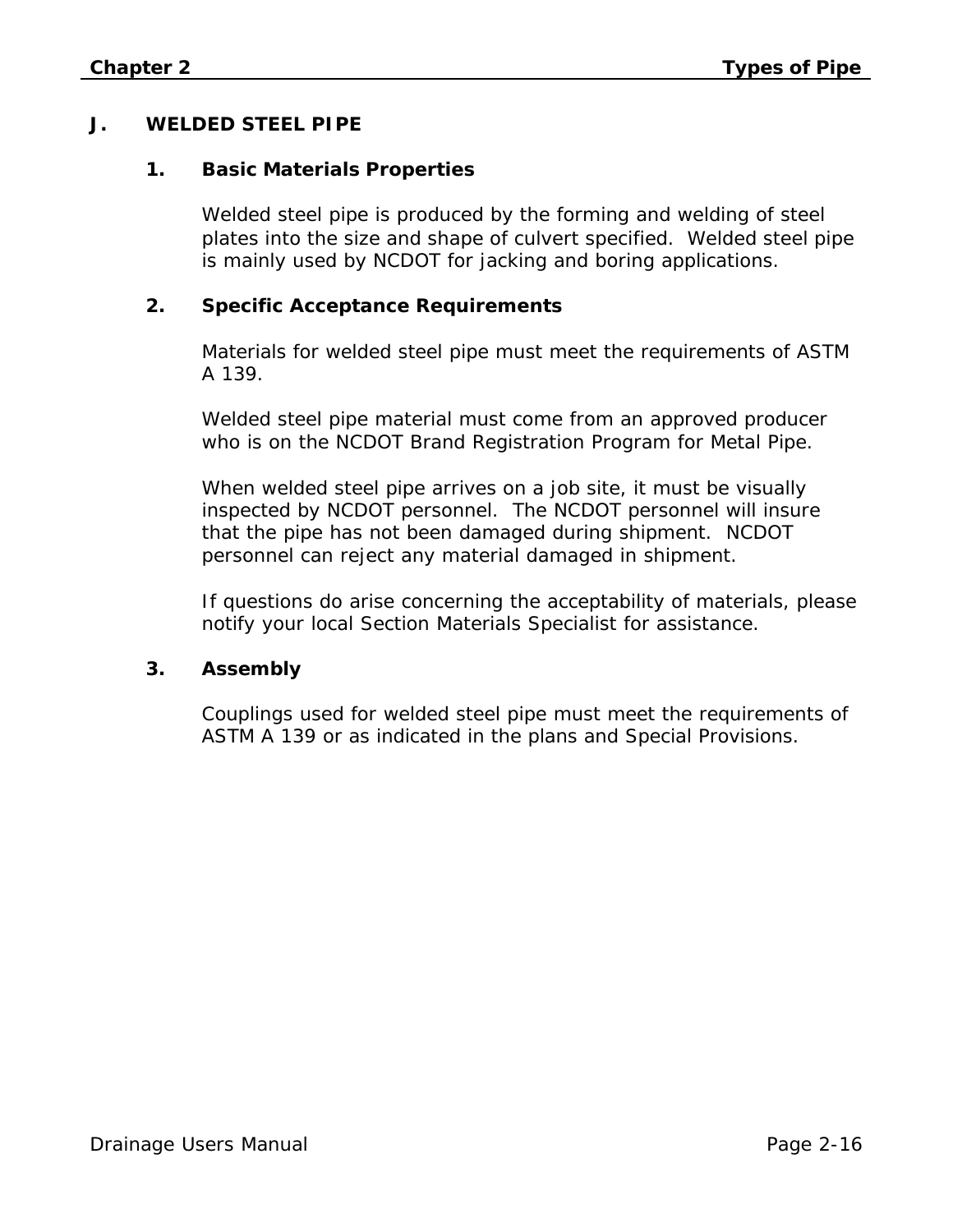# **Coatings for Pipe Culverts**

Different coatings are used to protect pipe materials from both corrosion and abrasion. The actual coating used depends on the type of pipe material being used and the type of distresses the pipe is being protected against, including:

- The salinity and pH of the surrounding soil
- The salinity and pH of the water in the culvert
- The velocity and size of particles passing through the culvert
- Freezing and thawing cycles within the surrounding soil

#### **A. GALVANIZED COATINGS**

Galvanizing is the process by which steel is coated with a thin layer of zinc. Zinc is widely used to protect corrugated steel pipe from corrosion. Zinc metal has excellent corrosion resistance in most all North Carolina environments. Zinc acts sacrificially to protect the base steel from the elements -- in other words, zinc gives itself up to corrosion, thus preventing corrosion from occurring to the base metal.

Corrugated steel pipe shall be fabricated from galvanized steel sheet meeting the requirements of AASHTO M 218. Materials and Tests technicians shall check for minimum coating thickness prior to installation of the pipe. Whether the pipe is used on contract construction projects, division design-construct projects, or on maintenance work (driveways, subdivision roads for future acceptance onto the state system, encroachment work within the right of way, etc.), please contact your local Section Materials Specialist for inspection.

#### **B. ALUMINIZED COATINGS (TYPE 2)**

Steel pipe can also be coated for corrosion resistance using aluminum. Aluminum acts as a barrier to corrosion and protects the base metal from the elements. The Type 2 designation for this coating requires that the aluminum be commercially pure.

Corrugated steel pipe shall be fabricated from aluminized steel sheet meeting the requirements of AASHTO M 274. Materials and Tests technicians shall check for minimum coating thickness prior to installation of the pipe.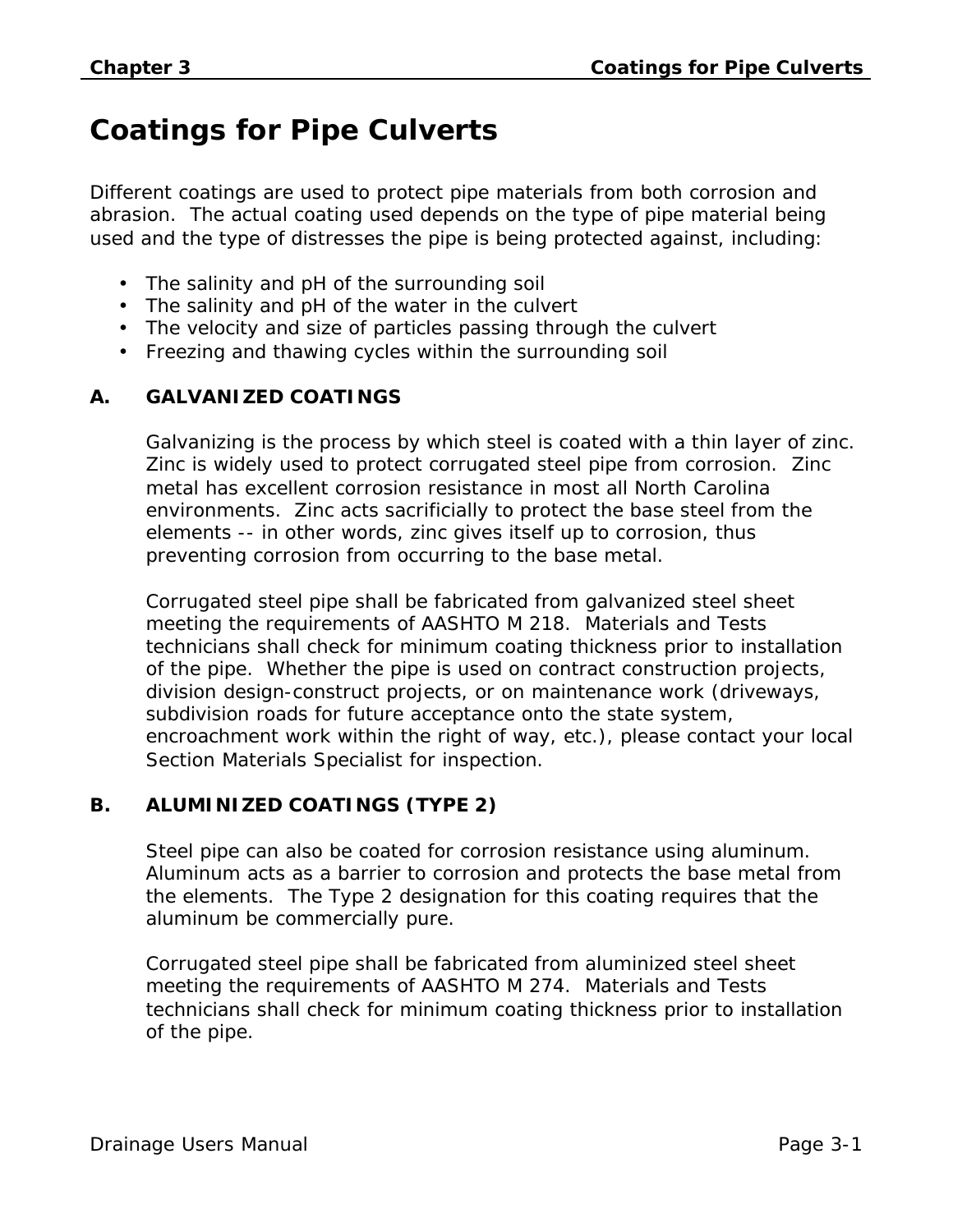**NOTE:** Do not use plain galvanized or aluminized corrugated steel pipe in the following counties:

> Beaufort, Bertie, Bladen, Brunswick, Camden, Carteret, Chowan, Columbus, Craven, Currituck, Dare, Gates, Hertford, Hyde, Jones, Martin, New Hanover, Onslow, Pamlico, Pasquotank, Pender, Perquimans, Tyrrell, and Washington.

## **C. BITUMINOUS COATINGS**

Bituminous coatings are a widely used method of giving corrugated steel pipe corrosion resistance. Another benefit of bituminous coatings is abrasion resistance to stormwater and particles (sand, silt, debris, etc.) within the stormwater. Applications will vary based on the stormwater velocity due to pipeline slopes and the amount and size of particles expected within the pipeline. Bituminous coatings are applied after the pipe is fabricated and must meet the minimum thickness requirements set forth in AASHTO M 190. Materials and Tests technicians sample and test the coating materials before application. They also must check for minimum coating thickness prior to installation of the pipe.

Bituminous coating of pipe may cover only half of the circumference both inside and out or may cover the entire cross section of pipe both inside and out. Another type of bituminous coating involves paving a percentage of the invert of the pipe and filling in the corrugations. Paving helps to extend the life of the pipe by further protecting the invert from corrosion and abrasion. Bituminous coatings for corrugated steel shall be one of the types below [from Standard Specifications, Section 1032-4(A)]:

#### **1. Type A -- Fully Bituminous Coated:**

The pipe and pipe arch must meet the requirements of Subarticle 1032-3(A) and be bituminous coated in accordance with the requirements of AASHTO M 190 for Type A pipe. Do not coat coupling bands.

#### **2. Type B -- Half Bituminous Coated and Partially Paved:**

The pipe and pipe arch must meet the requirements of Subarticle 1032-3(A) and be half bituminous coated and partially paved in accordance with the requirements of AASHTO M 190 for Type B pipe. Do not coat coupling bands.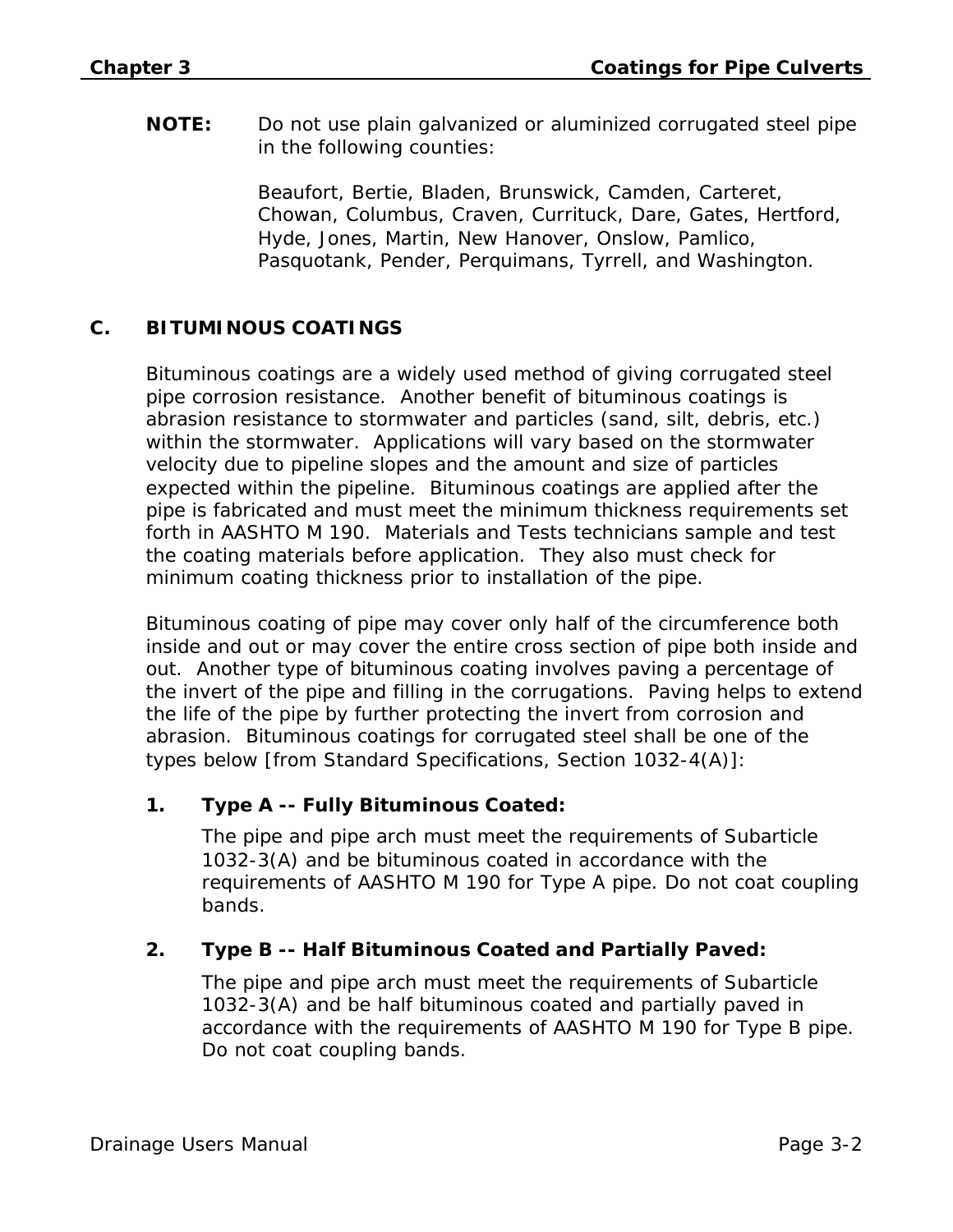#### **3. Type C -- Fully Bituminous Coated and Partially Paved:**

The pipe and pipe arch must meet the requirements of Subarticle 1032-3(A) and be fully bituminous coated and partially paved in accordance with the requirements of AASHTO M 190 for Type C pipe. Do not coat coupling bands.

## **4. Type D -- Fully Bituminous Coated and Fully Paved:**

The pipe and pipe arch must be fully bituminous coated and fully paved as provided for Type C except that the pavement must extend for the full circumference of the inside of the pipe. The inside diameter after paving must not be less than 98 percent of the nominal diameter of the pipe. Do not coat coupling bands.

Pipe meeting the applicable requirements of Subarticle 1032-3(A) for aluminized pipe may be substituted for bituminous coated galvanized steel culvert pipe as provided in paragraphs 1 through 5 below, except that paragraphs 1, 2, and 3 will not apply in the counties of Beaufort, Bertie, Bladen, Brunswick, Camden, Carteret, Chowan, Columbus, Craven, Currituck, Dare, Gates, Hertford, Hyde, Jones, Martin, New Hanover, Onslow, Pamlico, Pasquotank, Pender, Perquimans, Tyrrell, and Washington.

- 1) In lieu of Type A, Fully Bituminous Coated galvanized pipe, aluminized pipe without a bituminous coating, may be used.
- 2) In lieu of Type B, Half Bituminous Coated and Partially Paved galvanized pipe, Type B aluminized pipe may be used. Type B aluminized pipe is aluminized pipe which has been half bituminous coated and partially paved as required by Subarticle 1032-4(A)(2).
- 3) In lieu of Type C, Fully Bituminous Coated and Partially Paved galvanized pipe, Type B aluminized pipe may be used.
- 4) In lieu of Type D, Fully Bituminous Coated and Fully Paved galvanized pipe, Type D aluminized pipe may be used. Type D aluminized pipe is aluminized pipe which has been fully bituminous coated and fully paved as required by Subarticle 1032-4(A)(4).
- 5) The above provisions pertaining to the substitution of aluminized pipe for galvanized pipe will also apply to the substitution of aluminized pipe arch, end sections, tees,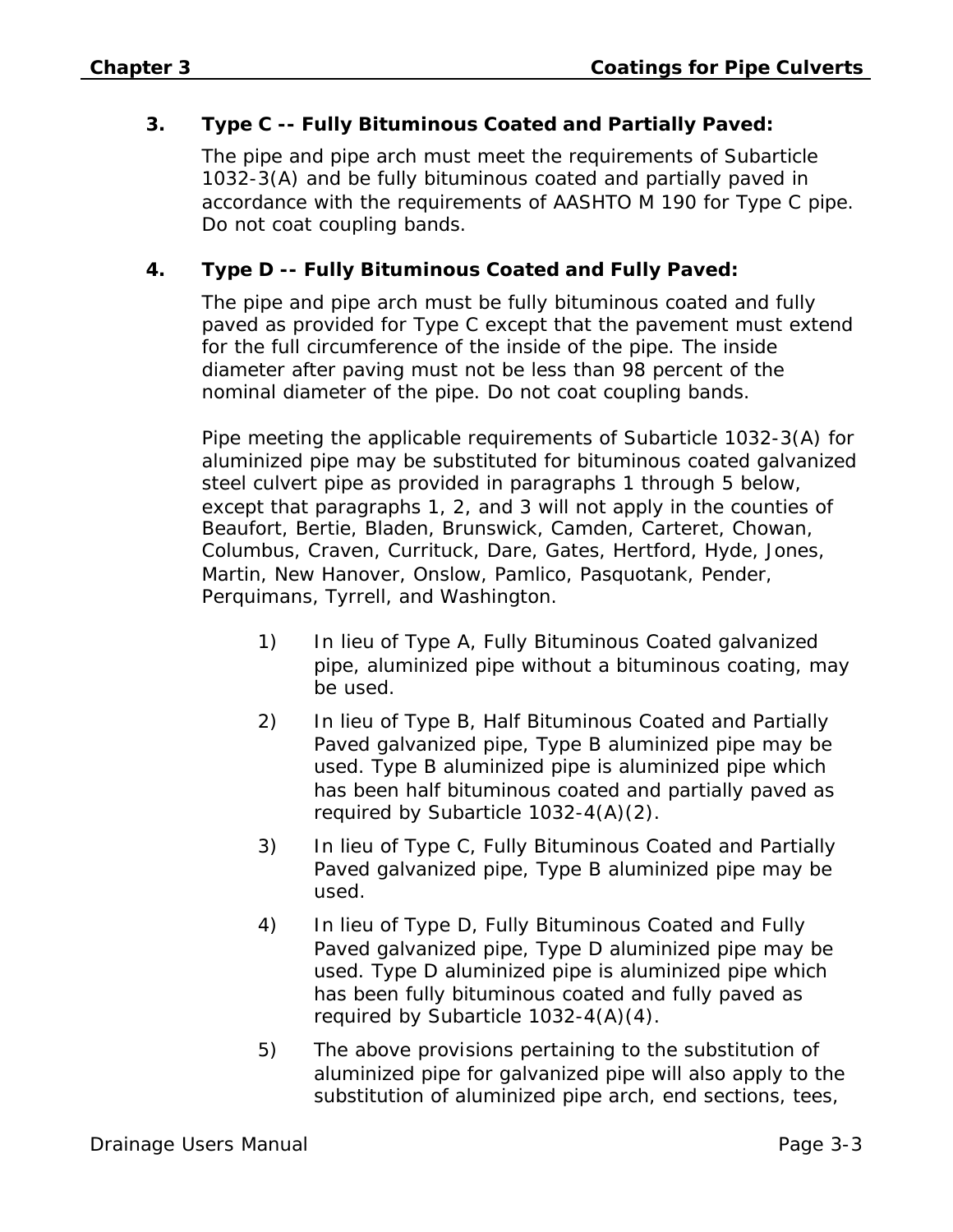elbows, and eccentric reducers for galvanized pipe arch, end sections, tees, elbows, and eccentric reducers.

#### **D. POLYMERIC COATINGS**

Polymeric coatings provide both corrosion and abrasion resistance much like bituminous coatings. The application process used for polymers allows the metal sheet to be precoated prior to fabrication of the pipe. Polymeric coatings must meet the minimum thickness requirements set forth in AASHTO M 246. Materials and Tests technicians will check polymeric coating thickness at the producer's facility.

As provided in Section 1032-4(E) of the Standard Specifications:

A polymeric coating meeting the requirements of AASHTO M 246 for Type B coating will be acceptable in lieu of bituminous coating wherever Type A fully bituminous coated corrugated steel culvert pipe or pipe arch is called for by the contract.

#### **E. CONCRETE LINING**

Concrete is another material used to provide additional protection for corrosion and abrasion resistance. Fully lined corrugated steel pipe can be used as provided in Section 1032-4(E) of the Standard Specifications: Concrete lined corrugated steel culvert pipe, tees, and elbows must be fully concrete lined for the full circumference of the inside of the pipe and meet the requirements of ASTM A 849 for Type C-3 pipe. The inside diameter after lining must not be less than 98% of the nominal diameter of the pipe. The corrugated metal pipe, tees, and elbows must meet the requirements of Article 1032-3 before the pipe is lined.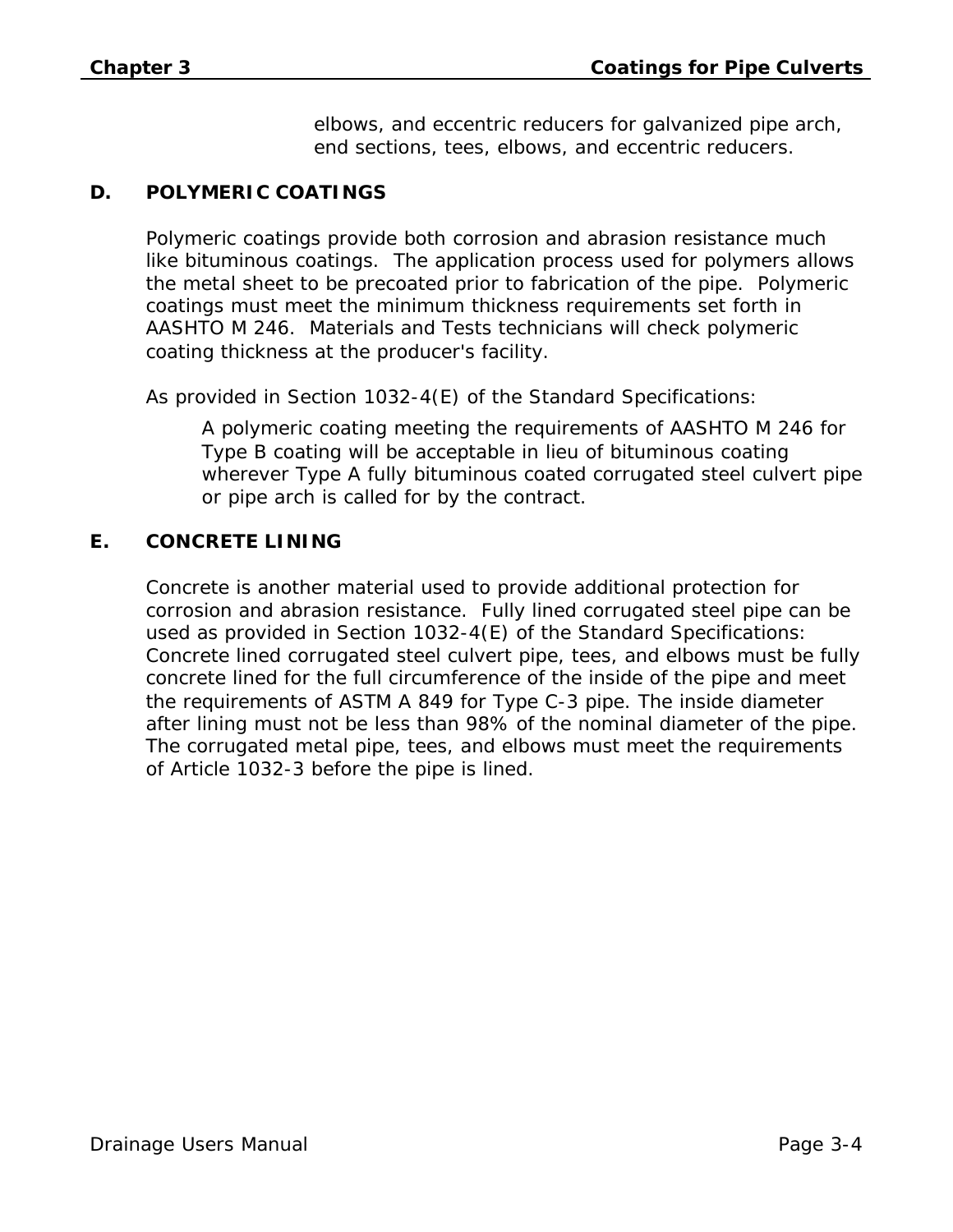# **Fill Height Requirements**

Minimum fill height for ALL types of pipe is 12 inches as measured from the top of the pipe to the top of soil backfill, excluding any prepared stone base or pavement, unless otherwise shown on the plans, drawings, or fill height tables as referenced below.

During construction of pipe culverts, there are also requirements to be met for fill heights in respect to the construction equipment being operated over the culverts prior to completion of the finished grade.

Maximum fill height requirements for pipe culverts are dependent on both pipe material type and type of installation.

## **A. DRIVEWAY TYPE DEFINITIONS FOR MAINTENANCE**

Due to the site specific aspects of driveway installation for NCDOT Maintenance forces, definitions must be made of what types of driveways may be encountered. The following classifications are as set forth by the "NCDOT Policy on Street and Driveway Access to North Carolina Highways". These definitions also apply to subdivision roads that may receive future acceptance onto the North Carolina Highway System.

Facilities meeting the following definitions fall under the approval control of the Department's local District Engineer.

#### **1. Private Residential**

A driveway connecting to a State-maintained street or highway to provide entrance to and/or exit from a private residential dwelling for exclusive use and benefit of those residing within. This type of driveway is normally installed by NCDOT maintenance forces when pipe is furnished by others.

#### **2. Residential Subdivision**

A driveway connecting to a State-maintained street or highway to provide entrance to and/or exit from residential subdivisions, apartment complexes, mobile home parks, and condominiums.

#### **3. Commercial**

A driveway serving a commercial establishment, industry, governmental or educational institution, business, public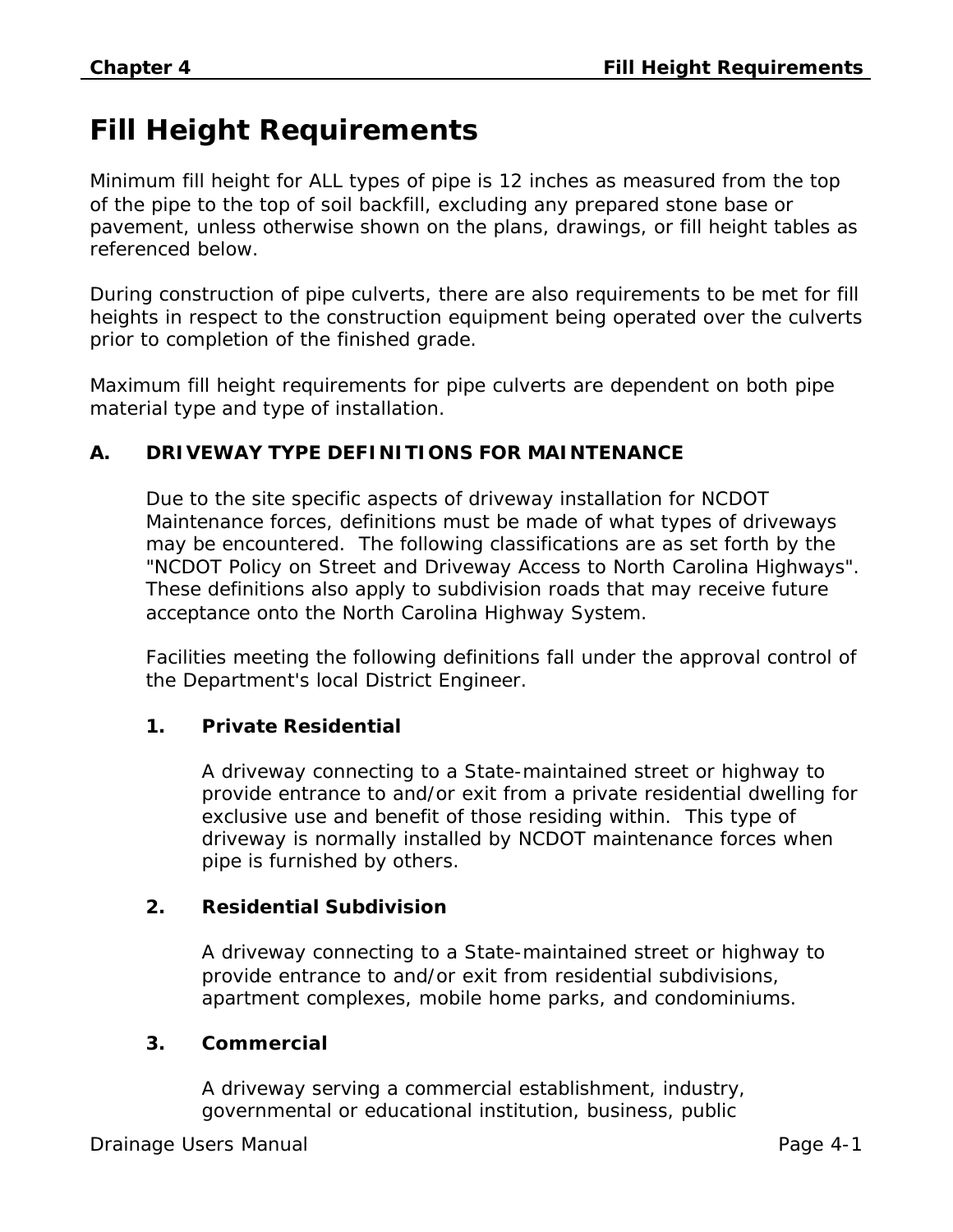establishment, or other comparable traffic generator. (This classification includes single family residential streets, where required by the District Engineer).

#### **B. MINIMUM COVER REQUIREMENTS FOR DRIVEWAYS**

Minimum cover requirements for driveways are the same for all pipe material types, unless used for Commercial Driveways. The following minimum cover requirements should be applied by the District Engineer for driveways as defined in Section A above:

| <b>Driveway Type</b>           | <b>Minimum Cover Required</b>              |
|--------------------------------|--------------------------------------------|
| Private Residential            | 12 inches<br>(excluding any pavement used) |
| <b>Residential Subdivision</b> | 12 inches<br>(excluding any pavement used) |
| Commercial                     | See NCDOT Roadway Design<br>Manual         |

NOTE: Due to site-specific conditions, some driveways may not be able to get minimum cover. In these situations, every effort should be made to achieve minimum cover and any deviations from the minimum requirements will require prior approval from the responsible NCDOT Engineer.

#### **C. MINIMUM COVER FOR CONSTRUCTION EQUIPMENT LOADINGS**

The Specifications require that no heavy equipment shall be allowed to operate over any pipe culvert until the backfill is completed to at least three (3) feet above the top of the pipe. This depth may be increased if, in the opinion of the Engineer, the Contractor's equipment would cause damage to the completed pipe culvert. In any event, however, it is the Contractor's responsibility to conduct his operations in such a manner as not to cause damage to any completed structure. Where possible, NCDOT personnel shall periodically inspect completed pipe culverts for possible damage caused by live loads developed from the construction operations. This minimum cover must be maintained until heavy equipment usage is discontinued and the Contractor is prepared to set the final grade.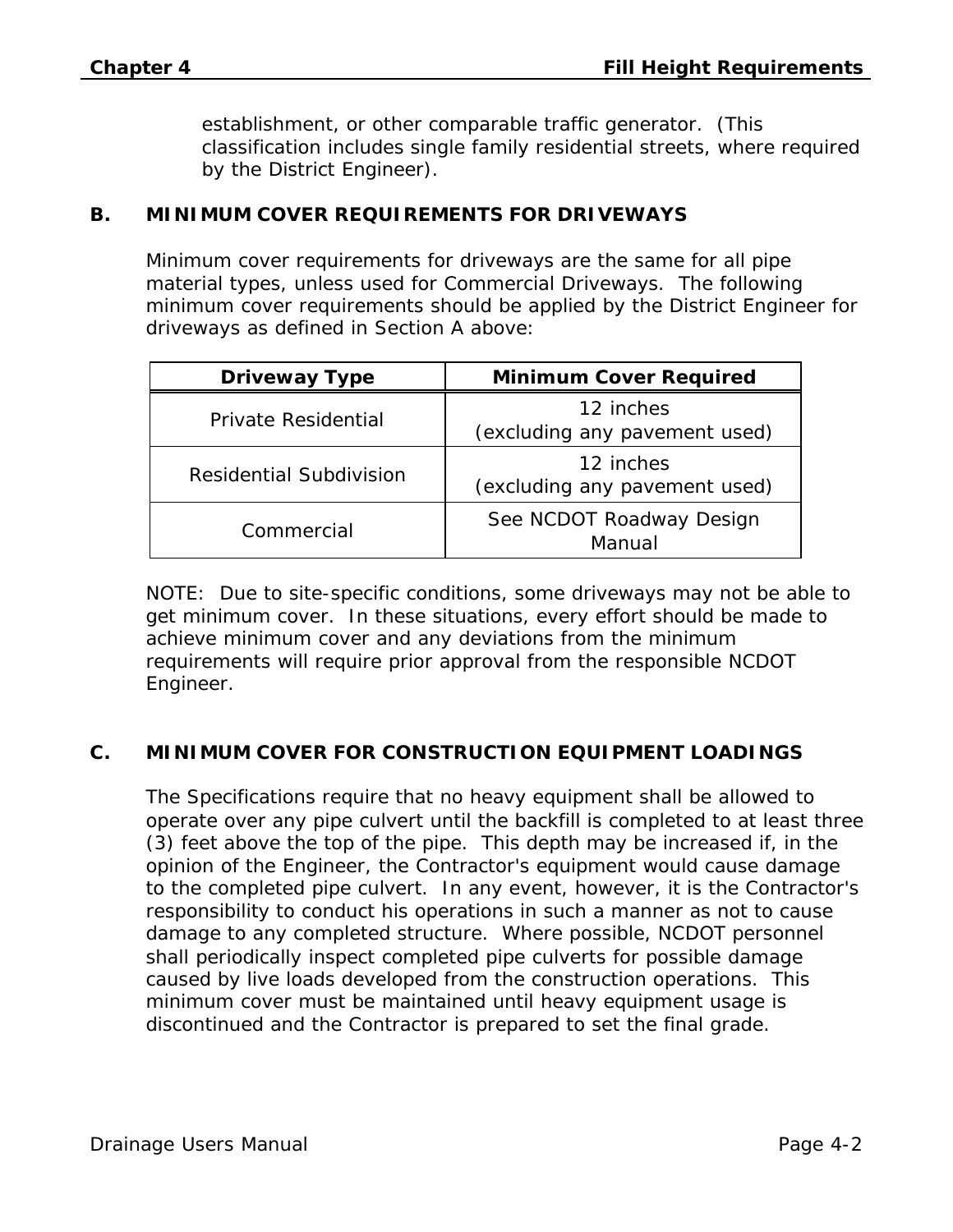#### **D. MAXIMUM COVER FOR FINISHED GRADE**

Appendix B of this Manual shows the maximum cover allowed above the pipe culvert once the proposed finished grade has been completed. These tables should be adhered to in order to decrease the effects of the dead loads imposed on the pipe by the soil envelope above. This data is dependent on pipe material used, class of pipe used, wall thickness, area of reinforcing steel, concrete strength, corrugation pattern, and thickness of material used.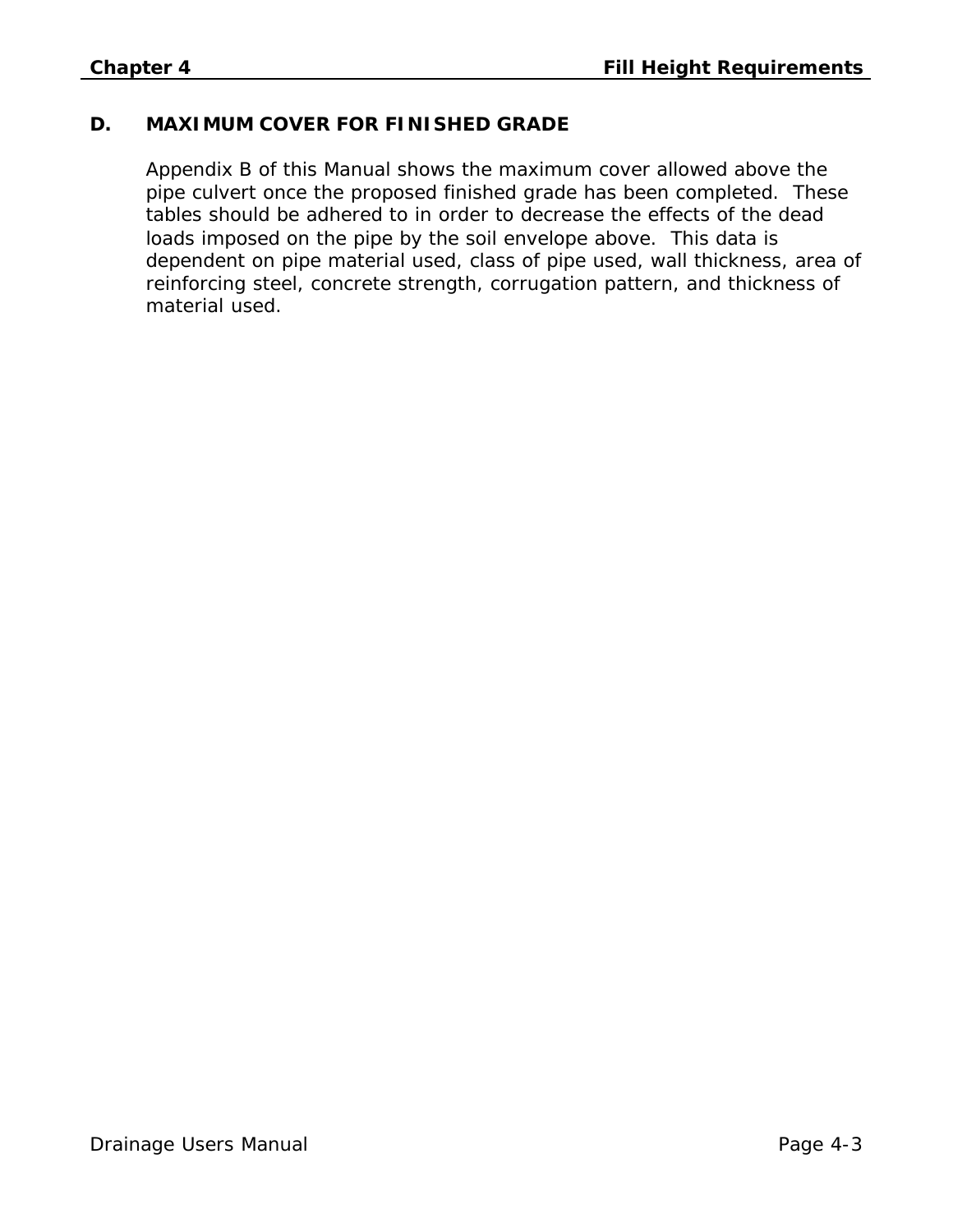# **Installation Practices**

The installation of a pipe culvert is a systematic process. Following the process will help to reduce oversight and mistakes. The proper installation of a culvert is absolutely essential for its performance. If damage occurs due to improper handling or storage, pipe sections may not properly fit up in the field. If trenches are not properly excavated, bedding and backfill placement cannot be completed adequately. If bedding or backfill materials are not compacted properly, settlement will occur which could lead to failures in the roadway. If pipe joints are not correctly sealed, exfiltration or infiltration may occur.

Safety should be first and foremost during any installation. Many construction projects occur in and around existing highways that are open to traffic. If pipe installation is to occur within the roadway where traffic is to be maintained, the installation of pipe shall be done in sections so that half of the width of the roadway will be available to traffic. Because of this requirement, the contractor or NCDOT must establish traffic control. Refer to the Traffic Control Plans and Standard Drawings to make sure the traffic control is established correctly before proceeding with the pipe installation. Note that Traffic Control Plans cannot be altered without the approval of the NCDOT Traffic Control Section.

Prior to any excavation, it is the contractor's or NCDOT's responsibility to call a utility locator service, utility company, municipality, telephone company, and/or cable company to mark lines that need to be relocated. Inspectors are responsible for knowing that utility relocation is required prior to excavation and must be aware of all utilities located on this project.

When trenches are excavated, the inspector should be sure that they are safe. Excavated material should be stockpiled at a safe distance away from the trench edges. The pipe inspector may need to enter the trench to inspect the pipe and foundation during pipe installation. At these times, inform the foreman and the equipment operator to cease work. Establish eye contact with the equipment operator and stay in the operator's line of sight while in the trench. Read Chapter 5, "Excavations" in the NCDOT Safety Policy and Procedure Manual for information on excavations, trenching, and shoring.

# **A. SITE PREPARATION**

#### **1. Material Unloading and Storage**

All pipe shall be unloaded and handled with reasonable care. Metal pipe or plates shall not be rolled or dragged over gravel or rock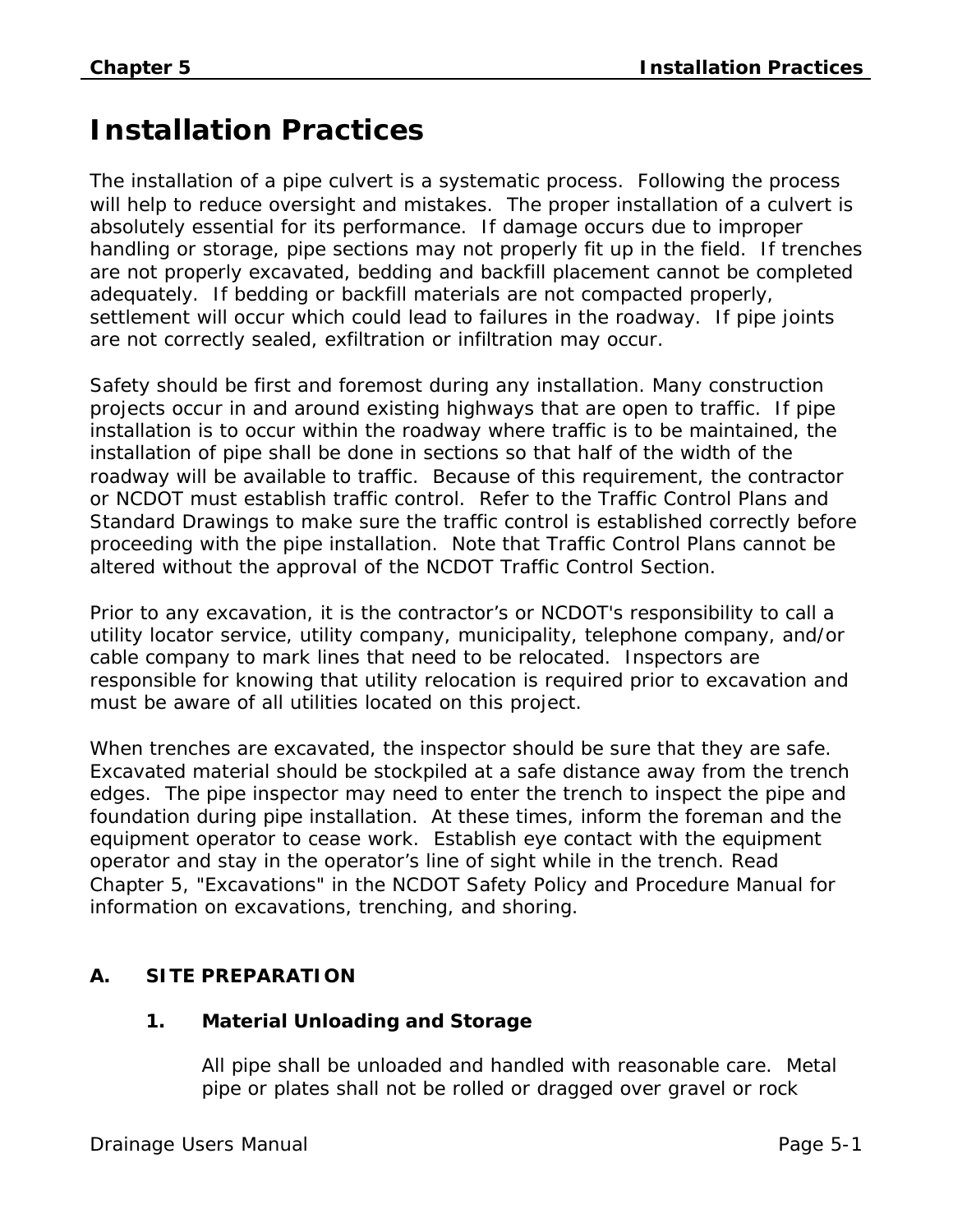during handling. As required in Section 300-3 of the Standard Specifications, the Contractor shall take all necessary precautions to ensure the method used in lifting or placing the pipe does not induce stress fatigue in the pipe and the lifting device used uniformly distributes the weight of the pipe along its axis or circumference. When any section of pipe is damaged during unloading or handling, the undamaged portions may be used where partial lengths are needed. If the Engineer rejects the section as being unfit for installation, the Contractor shall remove such rejected pipe from the job site.

Non-structural damage to pipe may be repaired by the Contractor when permitted by the Engineer.

The use of any method which induces point loading on the section of pipe shall not be allowed. Figure 5-1 below shows an unacceptable method of lifting pipe during installations. This method induces major point loads at the lifting hole location.



Figure 5-1

Figure 5-2 illustrates a method of handling pipe when a lifting hole is used that will uniformly distribute the weight of the pipe along its axis, as required in Section 300-3 of the Standard Specifications.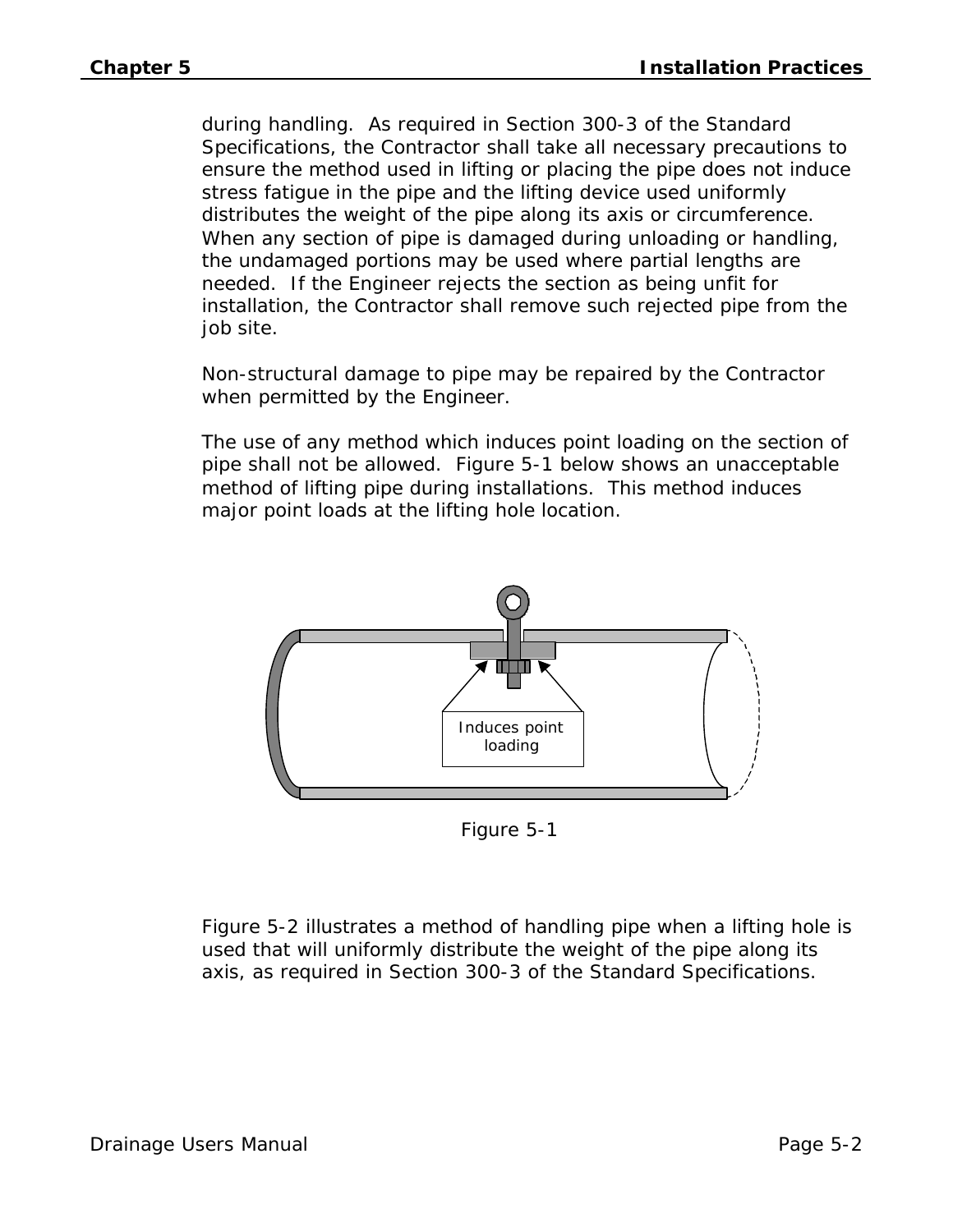



For pipe without a lifting hole, one acceptable method of lifting involves the use of a nylon strap or sling wrapped around the pipe. Figure 5-3 shows how, for shorter pipe lengths, one strap or sling can be used around the middle of the section when lifting or placing the pipe into the trench. For longer lengths, two nylon straps should be placed at the 1/3 and 2/3 points on the pipe, as shown in Figure 5-4.



Figure 5-3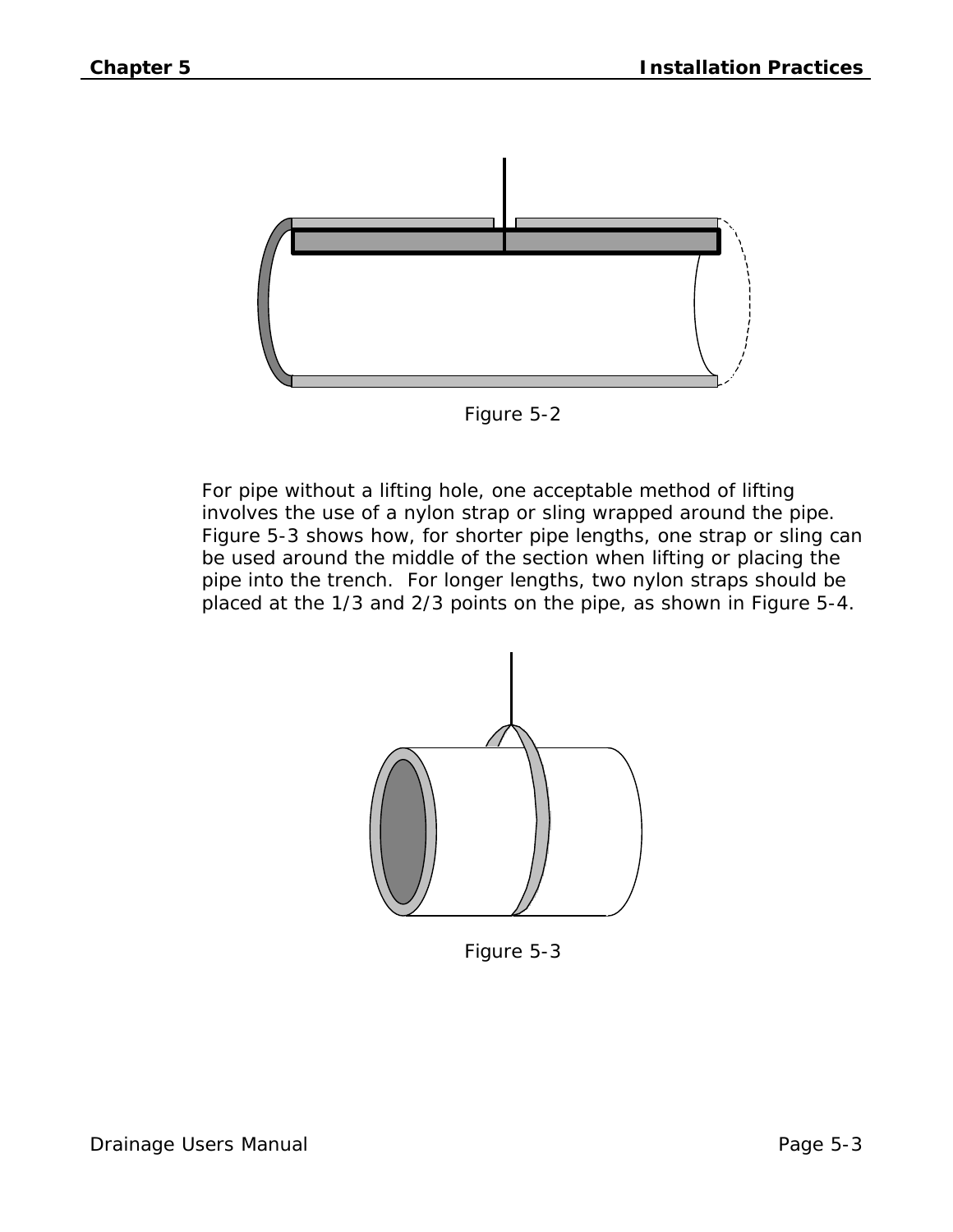

Figure 5-4

Care should always be taken in handling and storing all types of pipe. Pipe should not be dropped during loading, unloading or installation, as this can cause cracking and deformation. For safety reasons all pipe which is greater than eighteen (18) inches in diameter should be handled by mechanical equipment such as backhoes or front end loaders. Do not use forklifts or loader booms inside pipe greater than 24 inches and longer than 4 feet. The pipe should always be lifted in a horizontal position. At all times, OSHA regulations, both federal and local, should be followed when lifting and handling of pipe is performed.

Care must also be taken when storing pipe at the job site or project. Bituminous coated corrugated metal pipe, which is paved, shall be stored with the paved portion of the pipe nearest the ground. Pipe shall not be stacked higher than 6 feet for safety reasons. Coated pipe should be covered with tarps to prevent the bituminous coating from drying out and cracking due to environmental conditions and exposure to the sun.

# **2. Installation Types**

There are two main types of pipe installations: Trenched installations are those where pipe is placed in natural ground or a constructed fill section with a specified trench width. Embankment installations are those where pipe is placed on natural ground and then covered by a constructed embankment.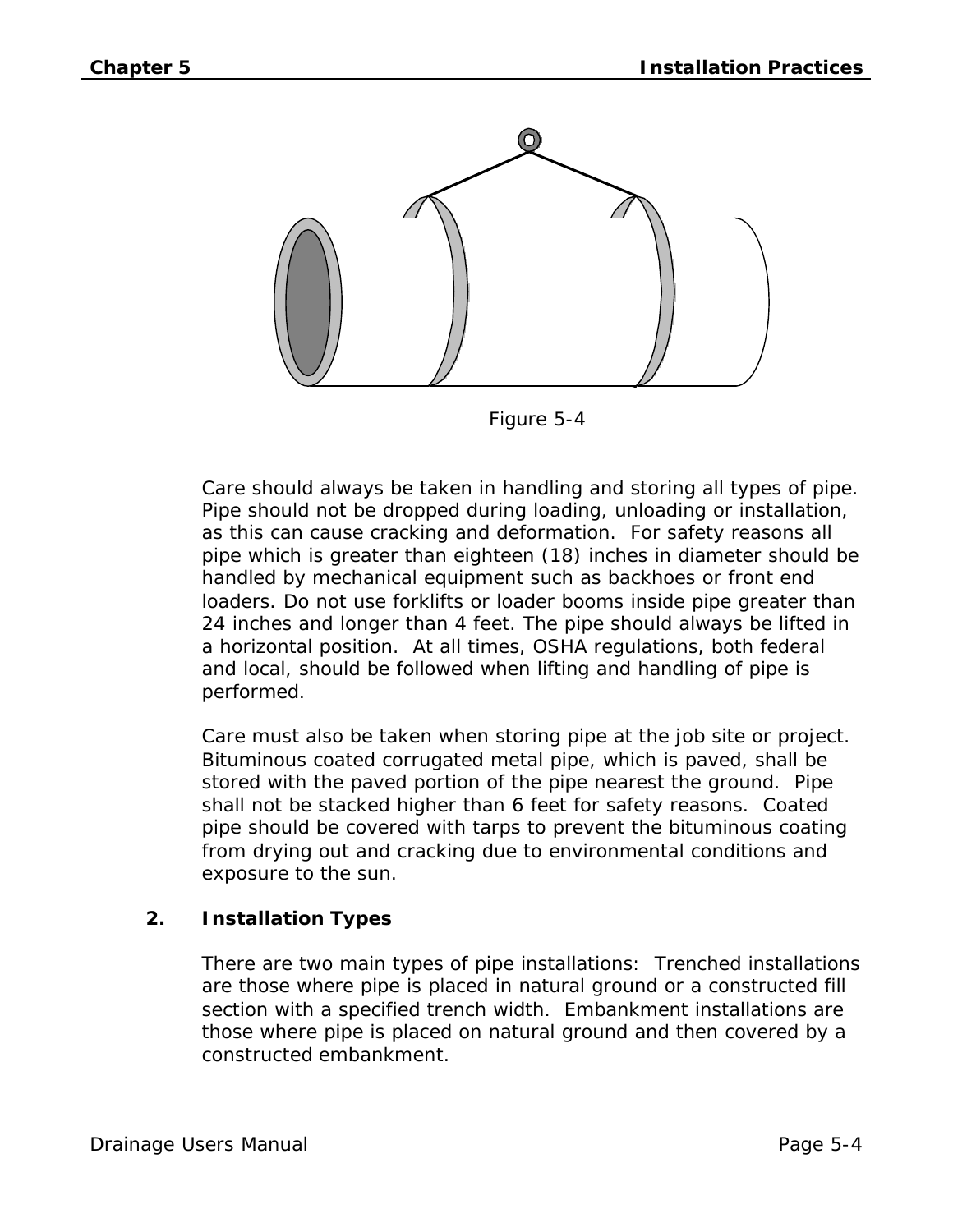For both types of installations, correct placement and compaction of the material surrounding the pipe are crucial. This makes the need for following the specified methods of foundation conditioning, laying pipe, and backfilling of the pipe essential. In addition, for trenched installations, the load transmitted to the pipe is directly related to the trench width. Therefore, if the actual trench width is not within the specified limits, the load transmitted to the pipe will be greater than designed and distress in the pipe may occur. Details on methods of installation can be found in the NCDOT Roadway Standard Drawings 300.01, 300.02, 300.03, and 300.04 -- see Appendix A of this Manual.

Other types of pipe installations include Jacking and Boring and Tunneling. These two types are used whenever conventional open excavation is not practical or deep installations are needed. The advantages of these installations include: no interruption in traffic on the overlying roadway, cutting and patching of existing pavement is not necessary, and depth of installation is of no concern.

## **3. Preparation of Pipe Foundation**

Prepare the pipe foundation in accordance with the applicable method shown on the plans, true to line and grade, and uniformly firm. A firm, uniform foundation is a necessity because a pipe culvert performs both a hydraulic and a structural function. Distortion of the foundation under load may result in pipe failure and ultimately embankment failure.

#### **a. Undercut Excavation**

During the preparation of the pipe foundation, unsuitable material or rock may be encountered. One must use sound judgment in determining whether a foundation contains suitable or unsuitable material. A probe rod can be used to confirm suspicions of unsuitable material. If the rod indents under firm pressure, the foundation is probably satisfactory. If the rod easily penetrates under a firm push, the foundation needs adjustment.

No pipe culvert shall rest on rock foundations or foundations that cannot be reasonably expected to support the anticipated dead and live loads. Where material is found to be of rock or of poor supporting value and when the Engineer cannot make adjustment in the location of the pipe, undercut existing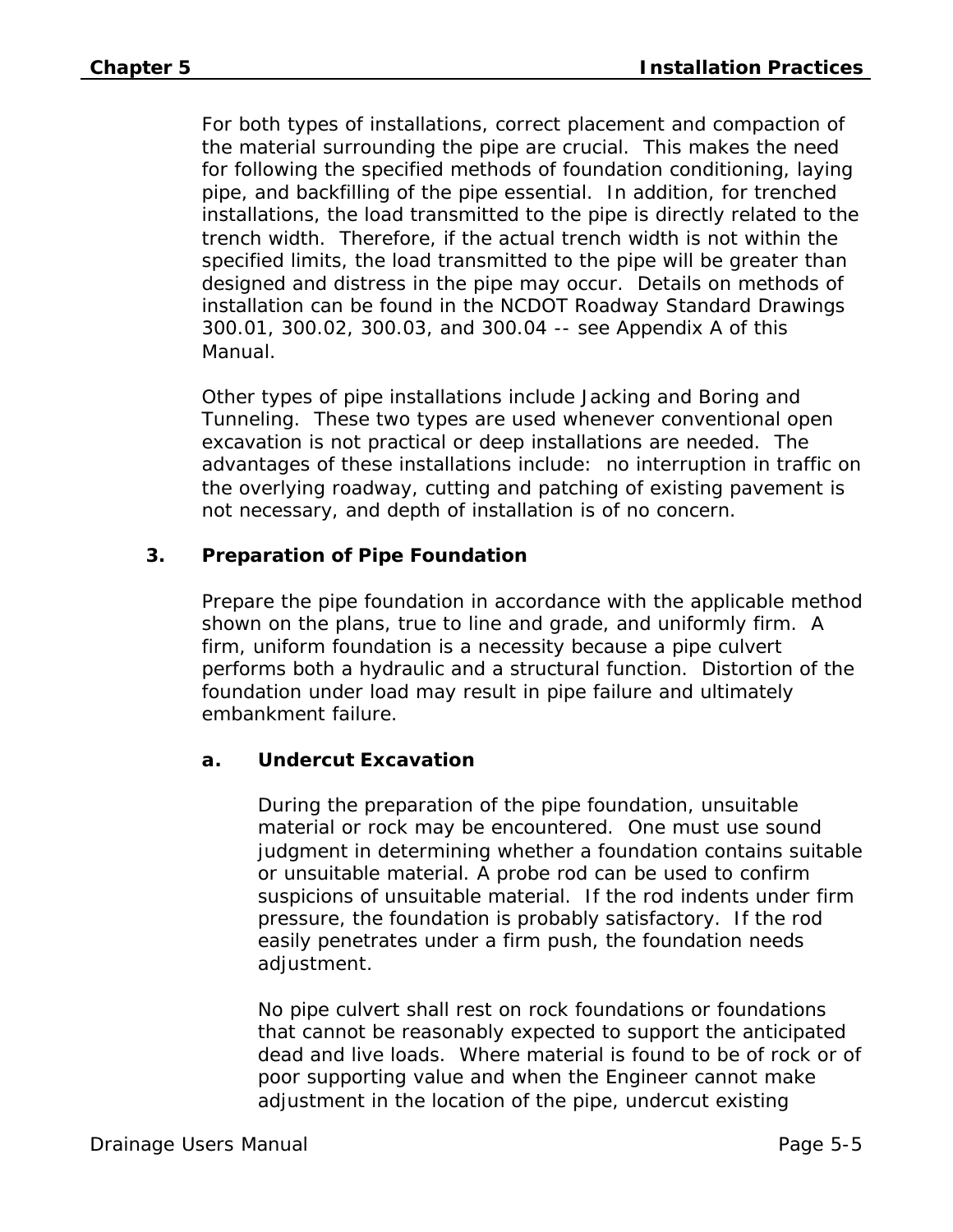foundation material within the limits established on the plans or as shown in NCDOT Roadway Standard Drawings 300.01, 300.02, 300.03, or 300.04, as applicable.

In areas of unsuitable material, undercut to depth as directed by the Engineer. Ideally, this depth would be to some lower strata of material capable of supporting the load. In this case, the foundation conditioning could consist of any earth material considered acceptable for embankment. Many times, however, it is not practical to undercut to a depth that a suitable strata of foundation material can be obtained. In this case, the Engineer should direct the depth to be that as considered sufficient to "bridge over" the unsuitable material.

During the undercutting of the material, the pipe inspector will need to do a visual check for water (seepage and standing) in the trench foundation, especially in the mornings. A small trickle can be handled with foundation conditioning material (crushed stone or gravel) or underdrains. Read Section 300-8 and 300-9 in the Standard Specifications and the Construction Manual for the method of measuring and basis of payment for foundation conditioning material.

If more than a trickle is observed, other methods should be employed to remove standing water. Sump pumps and wellpoints are used frequently to keep trenches dry while excavation or work activities are ongoing.

#### **b. Foundation Conditioning Material**

Once the sufficient undercut depth is reached, it may be possible to bridge with local material meeting the requirements of embankment material. However, if a wet condition is encountered, it will normally require a more granular type of backfill. When other than local material is used, the material must meet the requirements of Section 1016-3 for Class II or III.

Regardless of the foundation conditioning material used, it shall be compacted to a degree that will afford a firm, uniform foundation.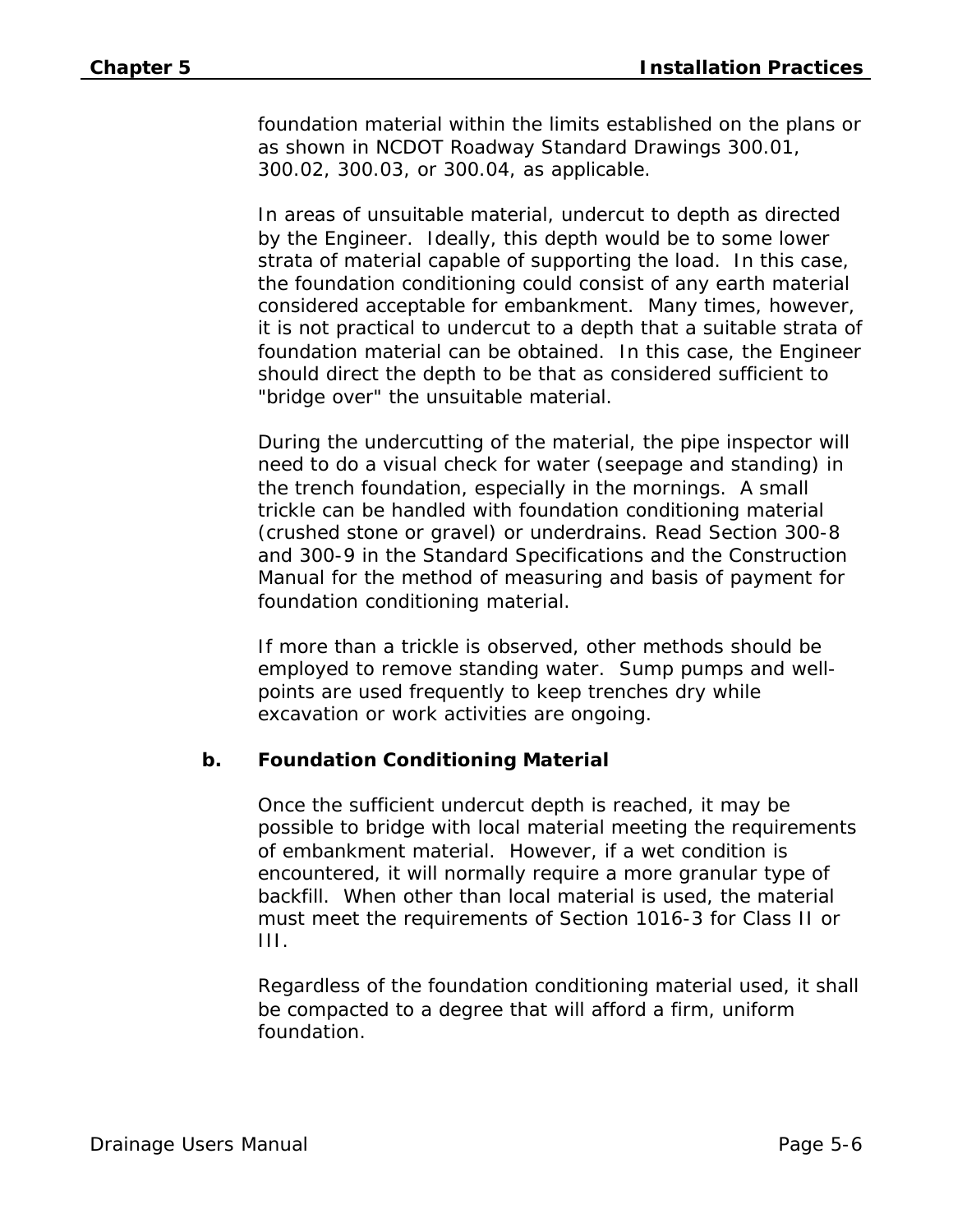# **c. Camber**

Where pipe culverts are placed on compressible material, camber should be placed in the grade of the pipeline to compensate for settlement. The amount of camber used depends on the load imposed on the foundation materials and the compressibility of the material. Since these factors vary, judgement is required in selecting the amount of camber to be used. In an effort to provide some guidance in the selection of values for camber, a chart of these values is included in Appendix D of this Manual. Unless more precise information is available, the values taken from the chart should be used.

## **d. Preparation of Bedding**

Once the foundation for the pipe is completed the actual surface on which the pipe is laid must be prepared. This bedding surface distributes the resistive load of the foundation around the bottom circumference of the pipe and reduces the resulting point loading. See the Standard Drawings for more details on proper bedding requirements. The shape of the bedding should be carefully checked by template to insure the formation of a proper cradle for the pipe. The pipe should fit snugly in the cradle. Any gaps between the pipe and the cradle which are large enough to poke fingers into are too large and should be fixed. When a bell and spigot type of pipe is used, the foundation must be excavated to a sufficient depth and width to accommodate the bell such that the entire length of joint is resting snugly in the foundation. If the excavation is too large, the joint will not have the necessary foundation support. The cradle must also be straight. The line and grade of the bedding should be checked using either an offset string line, batter boards, or laser. When a string line is used, it should be supported at intervals not to exceed 50 feet so as to prevent sag. A good "visual examination" down the string line will assist in removing sags and/or errors made in establishing the string line. When the Contractor elects to utilize laser methods to establish line and grade, NCDOT personnel should insure that the instrument is properly set up and functioning correctly. The bedding should be smooth and free of large rocks or other protrusions which may also cause point loading. No material larger than 2" in size should come into direct contact with the pipe.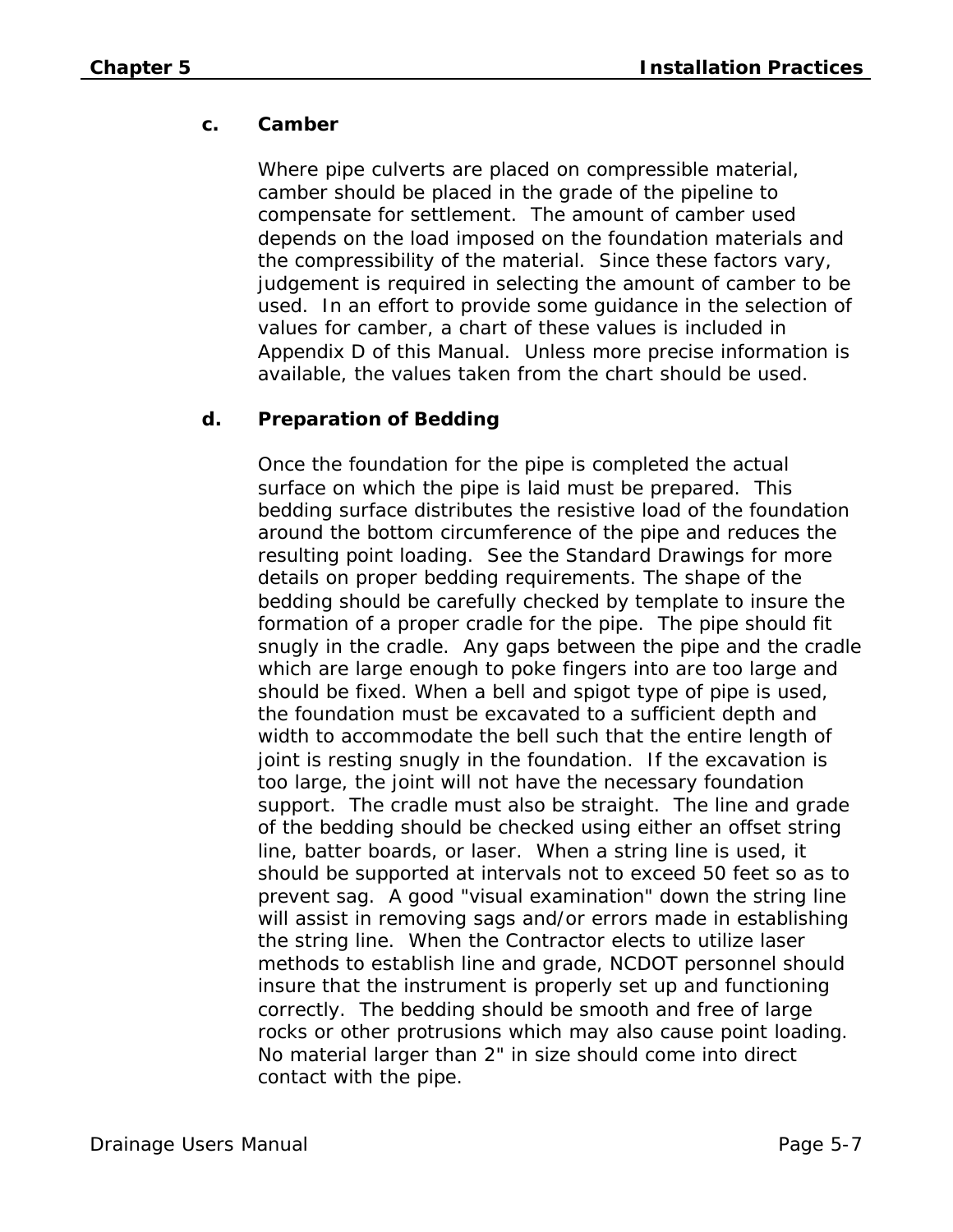#### **4. Invert Elevations**

Invert elevations for cross pipe drainage must be set so that aquatic life movement is not substantially disrupted. To this end, inverts of cross pipe with diameters from 18" through 48" shall be buried below the streambed a minimum of 20% of the diameter of round pipe or the rise of arch pipe. Pipe diameters of 54" and larger shall be buried a minimum of 1.0 foot. Maximum burial depth will be as indicated on the plans.

Invert elevations of storm drainage systems shall be in accordance with the NCDOT Roadway Design Manual - Part I, Section 5-3, and must meet minimum cover requirements as noted above in Chapter 4.

Invert elevations for TIP projects let under the 1995 Standard Specifications shall be as directed by the Engineer. TIP projects let under the 2002 NCDOT Standard Specifications shall be as specified in Section 300-5 of the Specifications.

#### **B. LAYING PIPE**

Problems can develop for pipe if the joints are not connected properly. The problems can range from minor to serious in nature. Typical joint defects include leakage (exfiltration and infiltration), cracks, and joint separation.

Exfiltration occurs when leaking joints allow water flowing through the pipe to leak into the supporting material. Minor leakage may not always be a significant problem unless soils are quite erosive. Leaking joints may be detected during low flows by visual observation of the joints and by checking around the ends of the culvert.

Infiltration is the opposite of exfiltration. Many culverts are essentially empty except during peak flows. When the water table is higher than the culvert invert, water may seep into the culvert between storms. This infiltration can cause settlement and misalignment problems if it carries fine grained soil particles from the surrounding backfill. Infiltration may be difficult to detect visually in its early stages, although it may be indicated by open joints, staining at the joints on the sides and top of the culvert, deposits of soil in the invert, or by depressions over the culvert.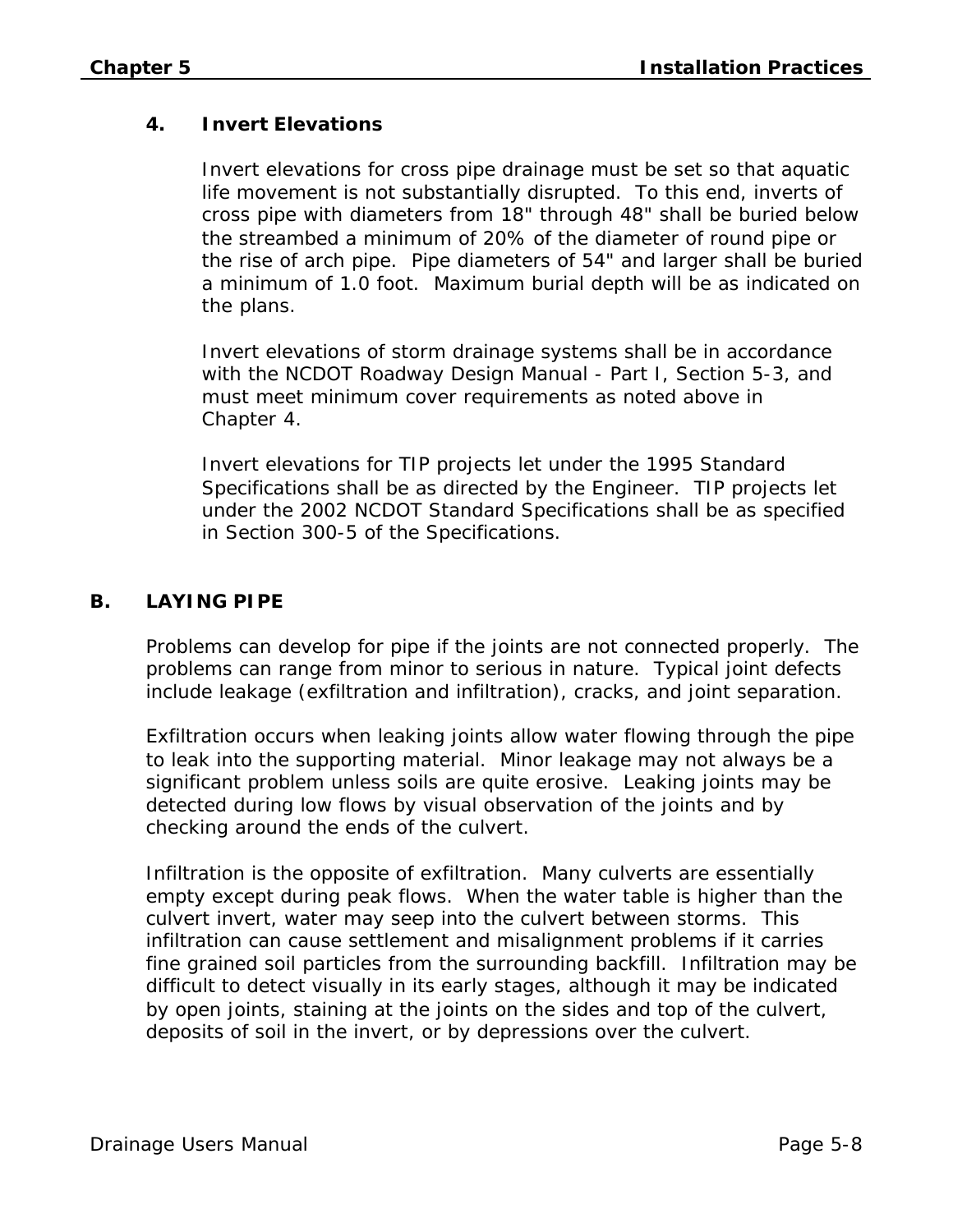Cracks in the joint area may be caused by improper handling during installation, improper joint material/gasket placement, and movement or settlement of the pipe sections.

Joint separations may be caused by settlement, undermining, or improper installation. Joint separations are significant because they accelerate damage caused by exfiltration and infiltration resulting in the erosion of the backfill material.

During installation, care should be taken when joining the pipes to prevent damage by mechanical equipment. Blunt forces will not be allowed, such as hitting the end of the pipe with a backhoe bucket, to push the joints of pipe together. Batter boards or other sufficient material should be used to cushion the blow, when this type of equipment is used. Damage to the pipe ends will be cause for rejection.

Ensure the first section of pipe is not disturbed as the next section is being joined to it. A major disturbance of the pipe will result in the pipe being out of line and/or grade, and it will need to be reset. Lay the pipe on the prepared foundation, bell or groove end upgrade with the spigot or tongue fully inserted to make a soil-tight joint. Make sure that the sections are compressed together properly. Any sections that are dropped or dragged should be inspected immediately for damage. Check each joint for alignment and grade as the work proceeds.

When installing multiple lines of pipe, leave a clearance equal to one-half the diameter of the pipe between each line to provide adequate space for proper compaction of the backfill material.

#### **C. BACKFILLING PIPE**

As stated before, correct placement and compaction of the material envelope surrounding pipe is crucial to the performance of the culvert. Well-compacted material surrounding the pipe serves three main purposes:

- 1) Provides the lateral pressures needed to support the pipe structurally,
- 2) Prevents settlement that can induce unwanted stresses on the pipe, which can ultimately cause pipe failure or failure of the overlying roadway.
- 3) Reduces the movement of groundwater around the outside of the pipe, which can undermine the pipe and possibly lead to failure.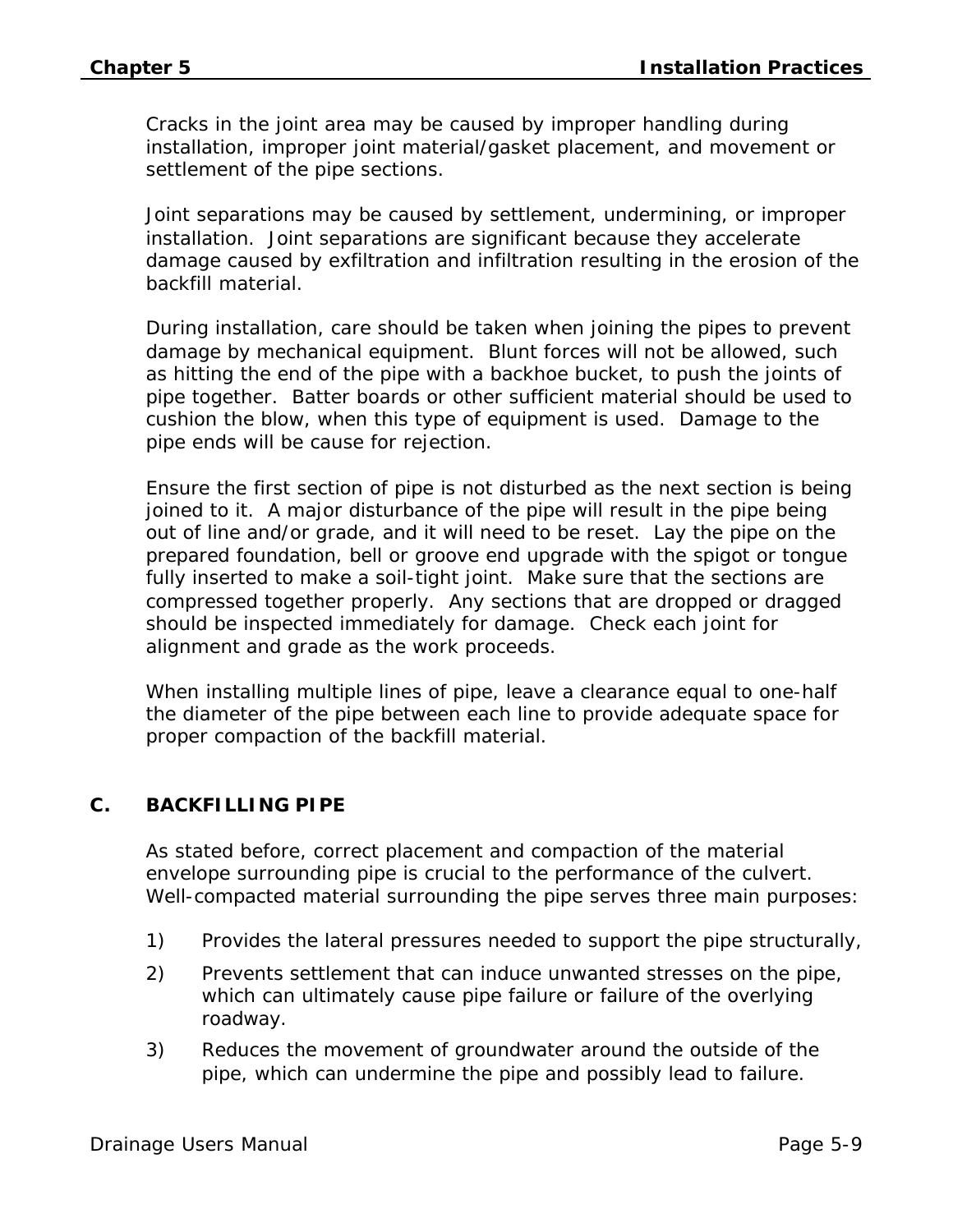The type of material used for backfill is dependent on the fill height requirements specified:

# ♦ **Fill Height is 30 feet or less:**

An "approved backfill material" is required and may be any material which is considered acceptable for embankment. The backfill material should be suitable local material if available. Backfill material must be kept free of rocks greater than 2", frozen lumps, chunks of highly plastic clay, organic materials like tree stumps, and other objectionable material.

## ♦ **Fill Height is over 30 feet through 40 feet:**

Select backfill material is to be used meeting the requirements of Class II select material as shown in Section 1016-3.

## ♦ **Fill Height is over 40 feet through 50 feet:**

Select backfill material is to be used meeting the requirements of Class III select material as shown in Section 1016-3.

## ♦ **Fill Height is over 50 feet:**

Select backfill material is to be used meeting the requirements of Class IV select material as shown in Section 1016-3.

Backfill should be placed around the pipe in accordance with the applicable method shown on the plans or the Standard Drawings, in layers not to exceed six (6) inches loose, unless otherwise permitted. Approval for increasing layer depths above six (6) inches should be granted only when the backfill meets the criteria for Class I or Class II select material as shown in Section 1016-3.

No subsequent layers shall be placed until the preceding layer has been satisfactorily compacted. The lifts of backfill shall be kept approximately equal in height on each side of the pipe to prevent distortion of alignment and pipe cross section by the compactive effort. Care also should be taken during backfill and compaction operations to prevent damage to the joints.

Periodic density tests shall be made on pipe backfill to verify the fact that the method of compaction is giving satisfactory results. This is especially important at the start of backfilling operations to allow the Engineer to get the "feel" of satisfactory compaction. This "feel", whether found by using one's thumb, heel , or a probing rod, may be used as a guide when density tests are not being made. Density testing is also very important whenever the type of compactor being used changes. Wherever possible, density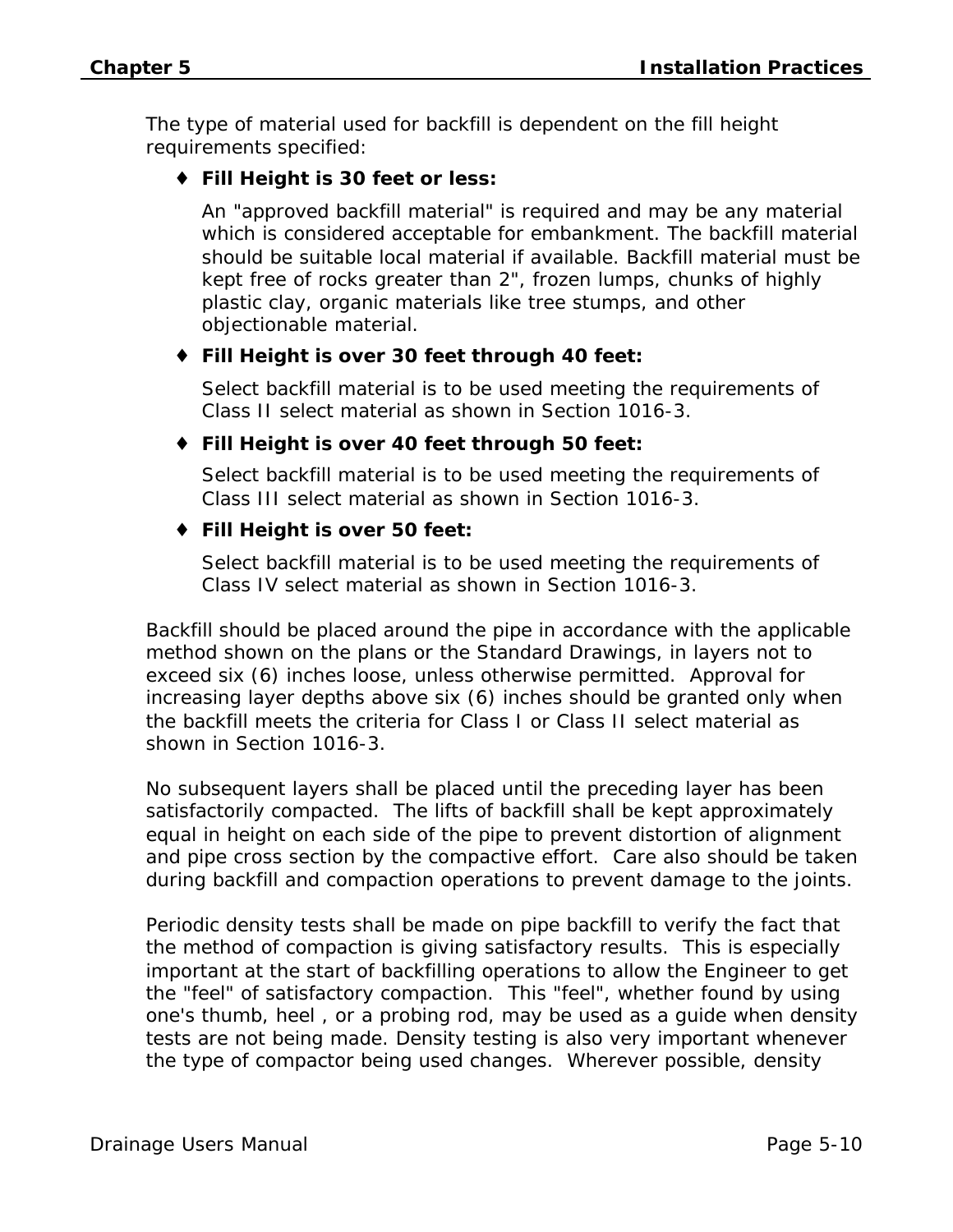tests should be made on pipe backfill placed in a trench section where the top of the trench represents the subgrade line. It is in this area of pipe backfill that most pavement irregularities and failures occur due to a lack of proper backfill compaction.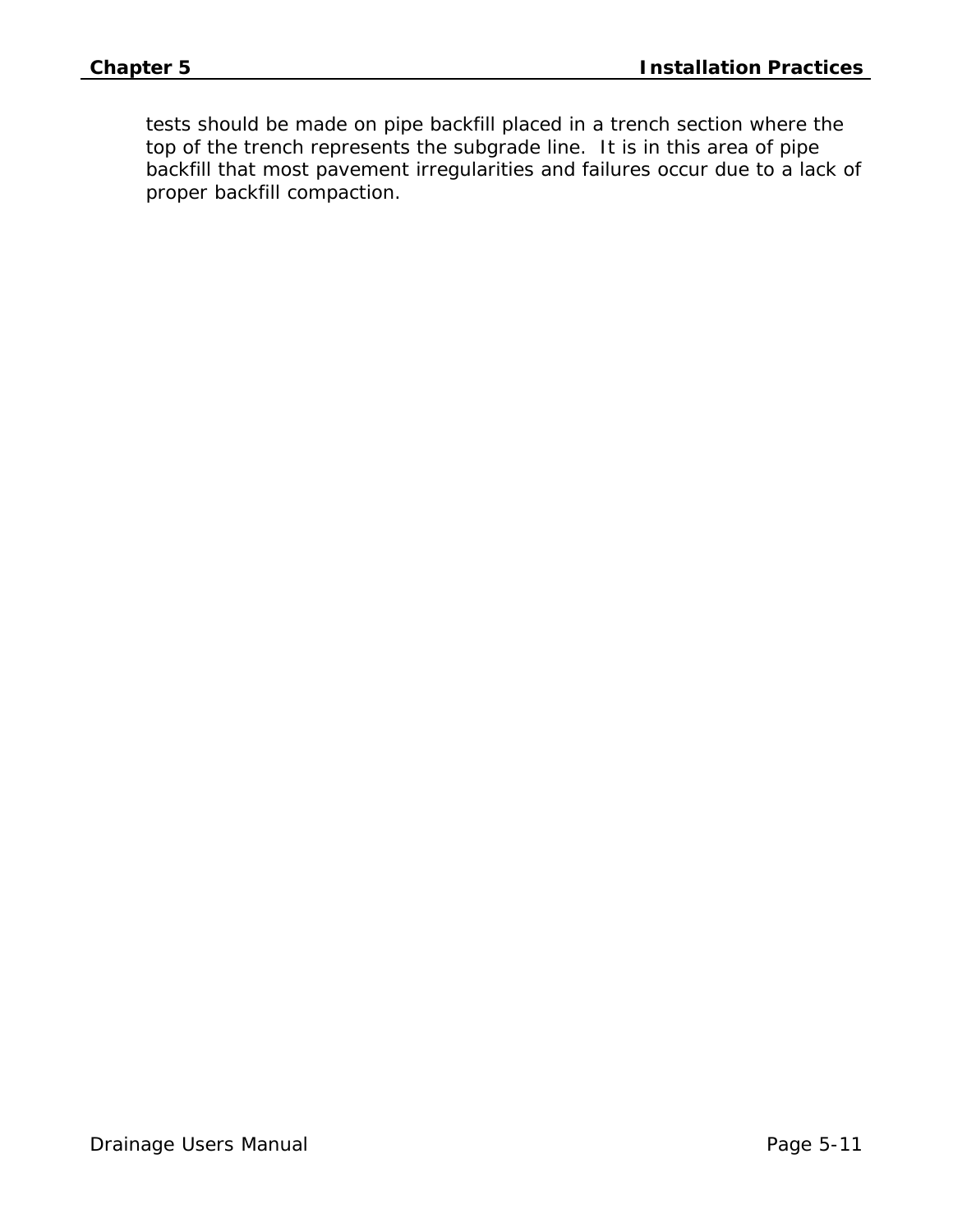# **Pipe End Treatment Guidelines**

Endwalls or other end treatments give culverts positive foundation support at the entrance and exit, control of water flow, and help prevent the erosion of surrounding embankments. All endwalls, except the straight endwall, decrease water flow.

The most common types of end treatment in North Carolina are the straight endwall, U-endwall, flared end section, mitered end section, and wing endwall.

The plans indicate the type of end treatment to be installed. Standard numbers 310, 320, and 838 in the Roadway Standard Drawings give details of end treatments and endwalls.

On the plans, rip rap is shown at the ends of the pipe. Standard Drawing 868.02 gives a guide for rip rap at pipe outlets. Read Section 868 in the Standard Specifications for requirements on the placement of rip rap.

End treatments should be installed soon after pipe installation. Before end treatment construction begins, the pipe should be checked for scour and erosion. If endwalls are to be constructed, they should be constructed after the pipe is laid, but before fill is placed, since the fill will back up to it.

#### **PIPE END TREATMENT GUIDELINES (from NCDOT Roadway Design Manual, Chapter 5)**

The following guidelines apply to TIP projects on the primary system. The guidelines do not apply to the secondary road system. The criteria provided within this section is intended as a guide only. Engineering judgment should be used to determine if a different, but more appropriate, treatment is necessary.

The following guidelines for Pipe End Treatment shall be used in conjunction with the guidelines on clear zone distances. (See Appendix C of this Manual to determine clear zone distances.)

Recommended Pipe End Treatments are listed below in preferential order. Use the first recommendation listed under each heading if practical.

# **A. PIPE END TREATMENT FOR CROSS PIPES ON ALL ROADWAYS**

(For further information, See "Roadway Standard Drawings", Std. No's. 310.03 and 310.05 -- Appendix A of this Manual)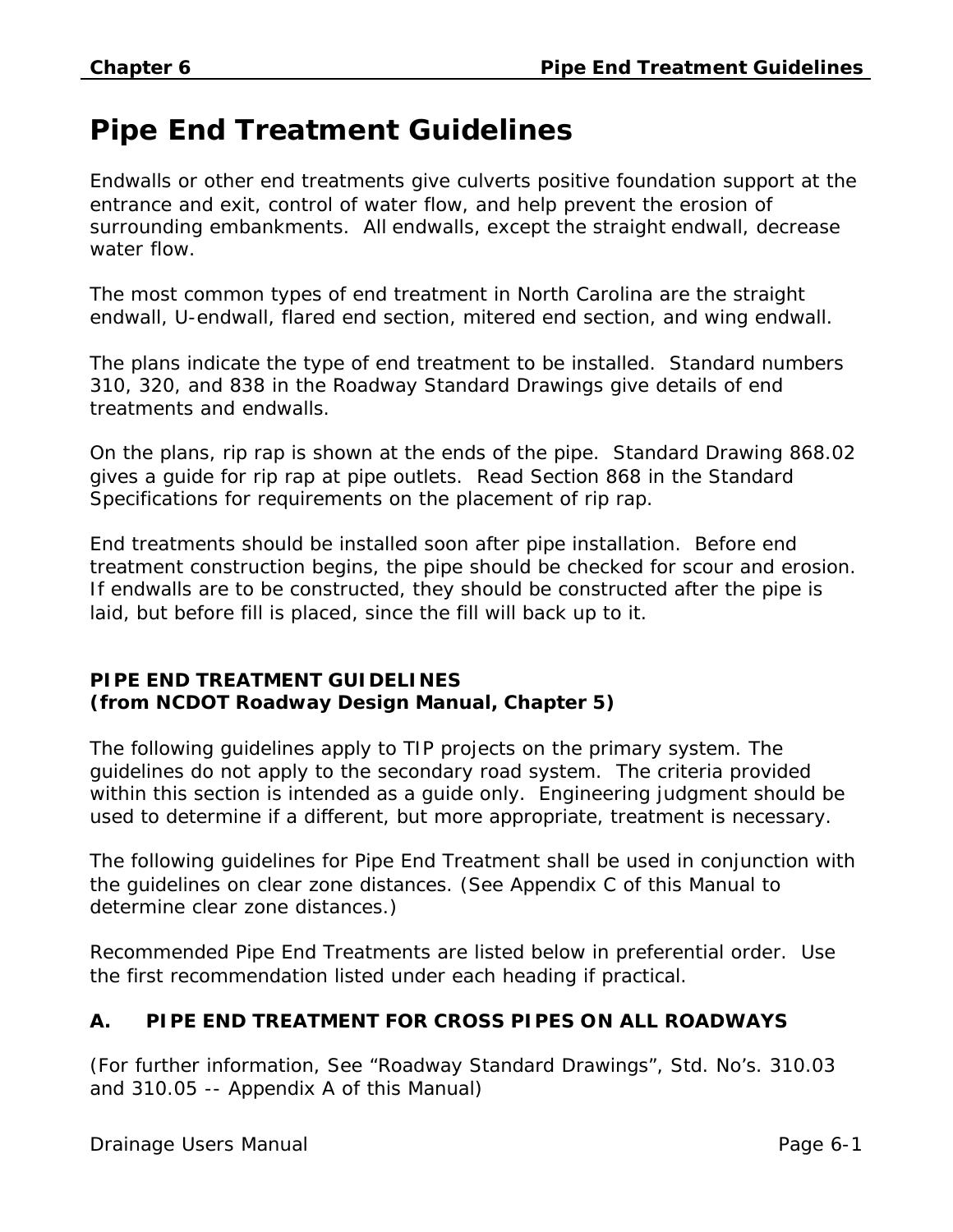#### **1. Pipes Outside Clear Zone**

Use endwall on inlet end for 36 inches or over, unless specified otherwise by Hydraulics Unit.

#### **2. Pipes Inside Clear Zone**

- a. Extend all pipe beyond clear zone and use endwall on inlet end for 36 inches or over, unless specified otherwise by Hydraulics Unit.
- b. Use a Cross Pipe end section (4:1 slope) for 30 inches or under. Use guardrail for 36 inches or over with endwall on inlet end, unless specified otherwise by Hydraulics Unit. On the outlet end, use a Cross Pipe end section (4:1 slope) with safety bars, or protect with guardrail.

#### **B. PIPE END TREATMENT FOR PARALLEL PIPES**

(For further information, See "Roadway Standard Drawings", Std. No's. 310.02 and 310.04 -- See Appendix A of this Manual)

#### **1. At Median Crossover Locations**

- a. Use a median drop inlet with 10:1 or flatter slopes.
- b. At existing locations without sufficient depth for drainage structures, use Parallel Pipe end sections and 6:1 slope.

#### **2. At Grade Intersections and Driveways**

- a. \* Multilane Highways with Design Speed greater than 50 mph.
	- 1. Place all pipe beyond Clear Zone (NCDOT Roadway Design Manual, Part I, 5-20, F-2 -- See Appendix C of this Manual) and use an endwall on inlet end of 36 inches or over, unless specified otherwise by Hydraulics Unit.
	- 2. On approach ends, use a median drop inlet with 6:1 or flatter slopes where practicable and where existing or proposed drainage systems are available.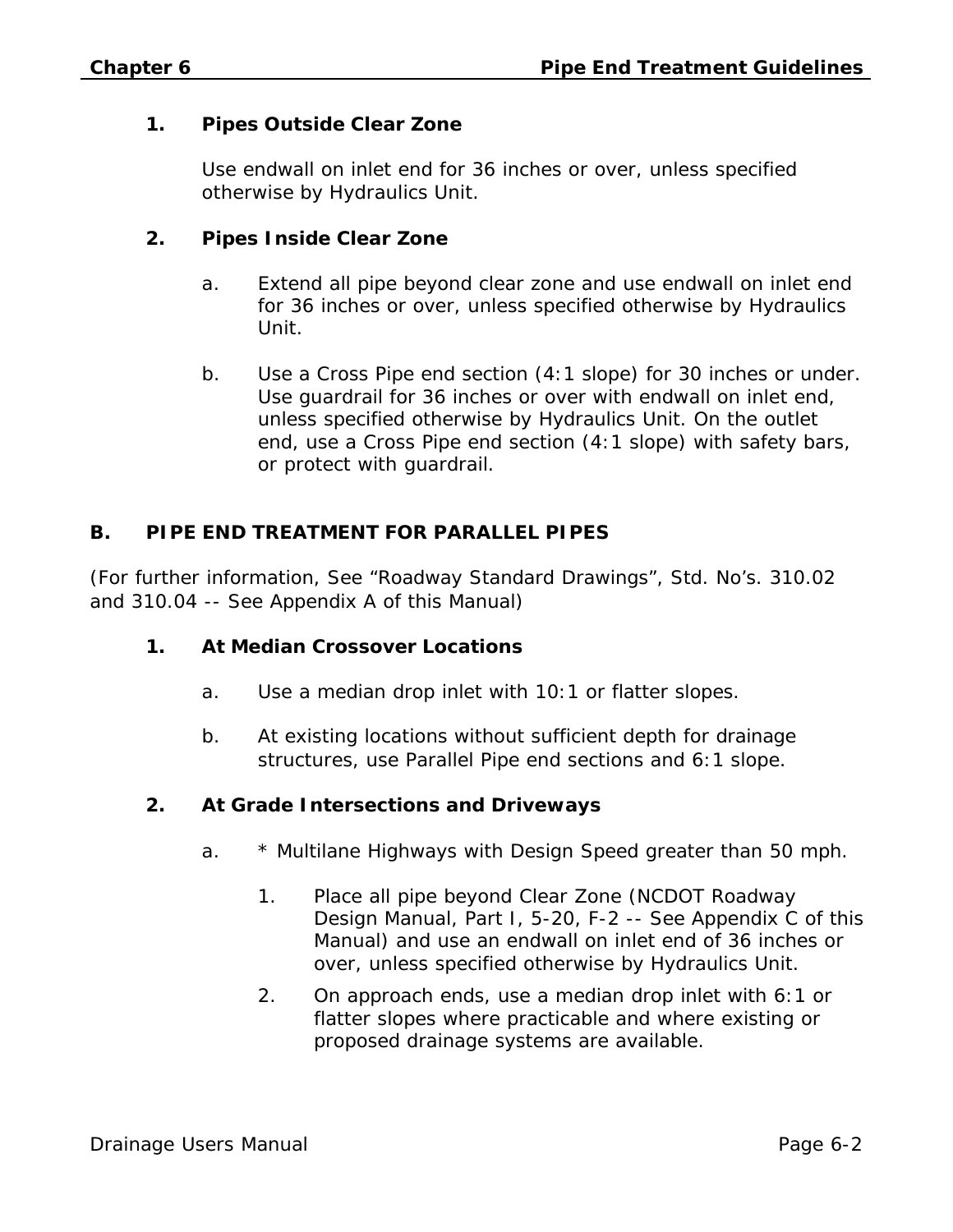- 3. On approach ends, use parallel pipe end section (6:1 slope) for 24 inches or under and use guardrail for 30 inches or over. Trailing ends require no special treatment other than endwalls on the inlet end for 36 inches or over, unless specified otherwise by Hydraulics Unit.
- b. \*Multilane Highways with Design Speeds = 50 mph and All Two Lane Highways.

No special end treatment is required on two lane highways and multilane highways with design speeds  $= 50$  mph. However, endwall placement is required on inlet end for 36 inches or over, unless otherwise specified by Hydraulics Unit.

\* Note: This treatment for multilane highways applies to new construction and major reconstruction projects. It does not apply to resurfacing, bridge replacement, or spot safety projects. Pipe end treatment on these type of projects (including private installations) will be the same as existing pipes unless accident history warrants special consideration.

Endwalls shall be constructed perpendicular to the centerline of pipe unless specific site conditions warrant construction of an endwall parallel to the roadway (See Hydraulics Unit for approval). It will be necessary to extend the pipe to allow the end of the endwall to tie into the toe of the fill. See NCDOT Roadway Design Manual, Part I, 5-20, F-1 -- See Appendix C of this Manual, for an example. Any additional backfill material necessary to extend this pipe shall be covered under Section 300 of the NCDOT Standard Specifications for Roads and Structures. The quantities for the endwalls constructed perpendicular to the centerline of pipe will be based on a 90° skew rather than the skew of the pipe.

On multiple pipe installations, additional pipe length shall be provided such that a line projected along the face of the endwall is perpendicular to the centerline of pipes. On minimum type driveways, the total graded width should not be less than 16 feet. Sound engineering judgment should be used in determining the proper driveway width and length of pipe based upon factors such as skew of drive, height of cover, type of drive and unusual traffic patterns. When sufficient right of way is available, driveway pipe should be located outside the clear roadside recovery area and the roadway ditch should be transitioned accordingly. See NCDOT Roadway Design Manual, Part I, 5-20, F-2 -- See Appendix C of this Manual for an example.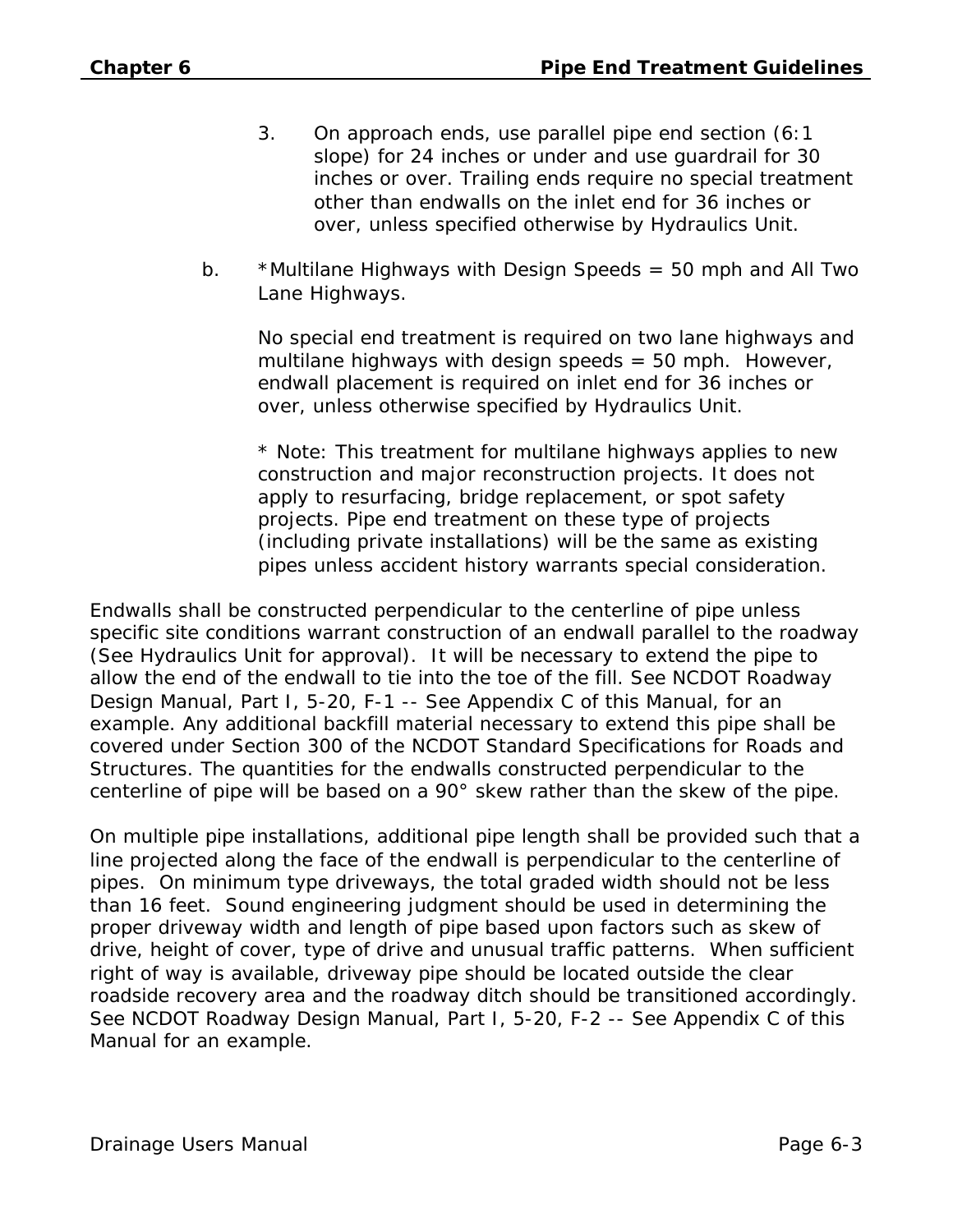Providing a clear roadside recovery area is desirable in all locations, but the design will be more compatible on projects with minimum access points. (For example, partial control of access projects or projects on new locations.)